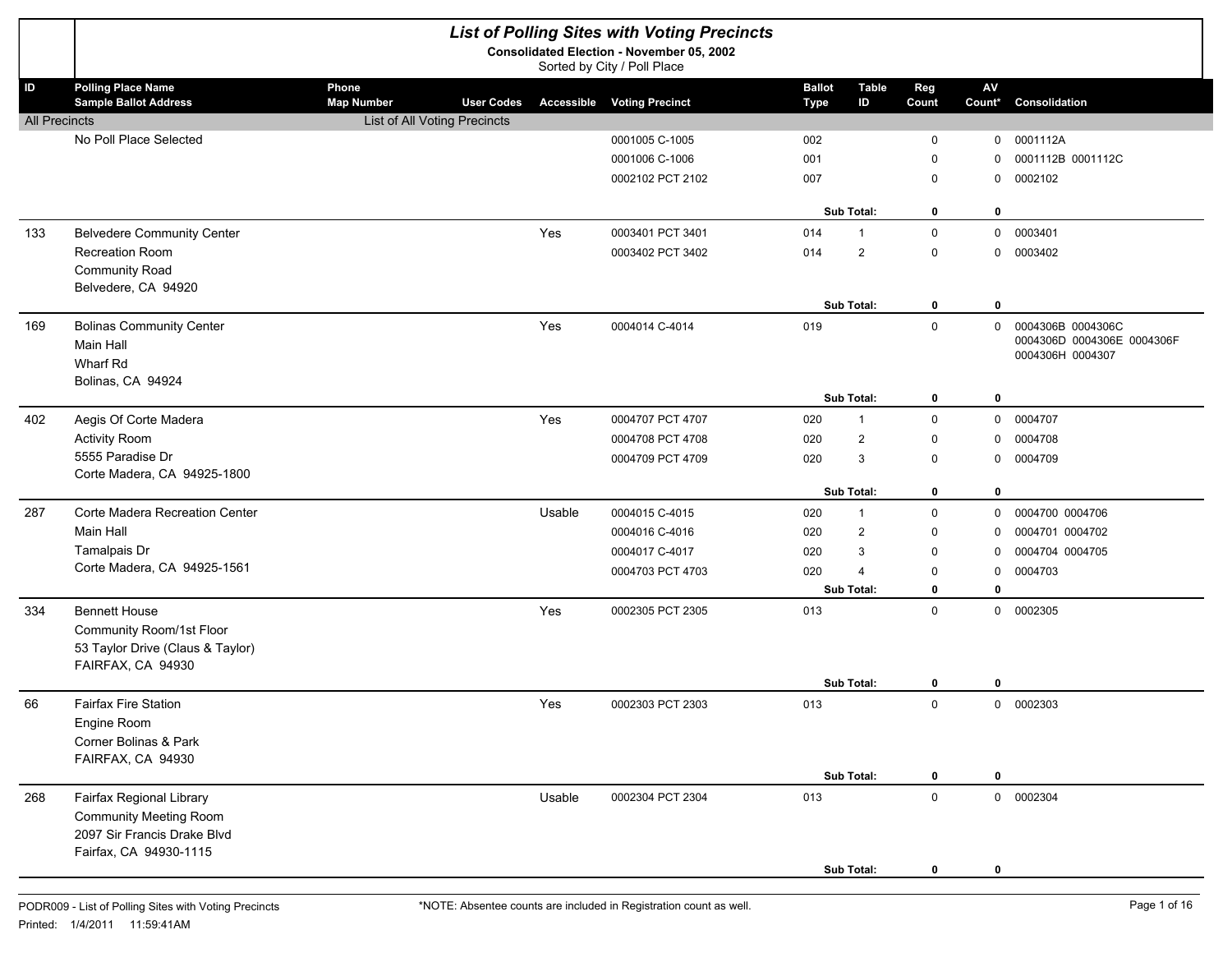| <b>Sample Ballot Address</b><br><b>User Codes</b><br><b>Voting Precinct</b><br>Consolidation<br>ID<br>Count<br>Count*<br><b>Type</b><br>List of All Voting Precincts<br><b>All Precincts</b><br>Fairfax Women's Club<br>Yes<br>0002301 PCT 2301<br>$\mathbf 0$<br>0002301<br>267<br>013<br>$\mathbf 0$<br>$\mathbf{1}$<br>Main Room<br>$\overline{2}$<br>$\mathsf 0$<br>0002302 PCT 2302<br>013<br>$\mathbf 0$<br>0002302<br>46 Park Rd<br>FAIRFAX, CA 94930<br>Sub Total:<br>$\pmb{0}$<br>$\mathbf 0$<br>0 0002306<br>Manor School<br>Yes<br>0002306 PCT 2306<br>013<br>$\mathsf 0$<br>68<br>$\mathbf{1}$<br>Multi-purpose Room<br>$\overline{2}$<br>014<br>$\mathsf 0$<br>0 0002701<br>0002701 PCT 2701<br>150 Oak Manor Dr<br>FAIRFAX, CA 94930<br>Sub Total:<br>$\bf{0}$<br>$\mathbf 0$<br>$\mathbf 0$<br>0 0002103<br>356<br>Cape Marin<br>Yes<br>0002103 PCT 2103<br>007<br>$\mathbf{1}$<br>Clubhouse<br>$\mathbf 2$<br>$\pmb{0}$<br>0002104<br>0002104 PCT 2104<br>007<br>$\mathbf 0$<br>Laderman Lane<br>Greenbrae, CA 94904-2482<br>$\bf{0}$<br>$\bf{0}$<br>Sub Total:<br>$\mathsf 0$<br>Yes<br>007<br>0 0002101<br>260<br>The Tamalpais<br>0002101 PCT 2101 |
|-----------------------------------------------------------------------------------------------------------------------------------------------------------------------------------------------------------------------------------------------------------------------------------------------------------------------------------------------------------------------------------------------------------------------------------------------------------------------------------------------------------------------------------------------------------------------------------------------------------------------------------------------------------------------------------------------------------------------------------------------------------------------------------------------------------------------------------------------------------------------------------------------------------------------------------------------------------------------------------------------------------------------------------------------------------------------------------------------------------------------------------------------------------------------|
|                                                                                                                                                                                                                                                                                                                                                                                                                                                                                                                                                                                                                                                                                                                                                                                                                                                                                                                                                                                                                                                                                                                                                                       |
|                                                                                                                                                                                                                                                                                                                                                                                                                                                                                                                                                                                                                                                                                                                                                                                                                                                                                                                                                                                                                                                                                                                                                                       |
|                                                                                                                                                                                                                                                                                                                                                                                                                                                                                                                                                                                                                                                                                                                                                                                                                                                                                                                                                                                                                                                                                                                                                                       |
|                                                                                                                                                                                                                                                                                                                                                                                                                                                                                                                                                                                                                                                                                                                                                                                                                                                                                                                                                                                                                                                                                                                                                                       |
|                                                                                                                                                                                                                                                                                                                                                                                                                                                                                                                                                                                                                                                                                                                                                                                                                                                                                                                                                                                                                                                                                                                                                                       |
|                                                                                                                                                                                                                                                                                                                                                                                                                                                                                                                                                                                                                                                                                                                                                                                                                                                                                                                                                                                                                                                                                                                                                                       |
|                                                                                                                                                                                                                                                                                                                                                                                                                                                                                                                                                                                                                                                                                                                                                                                                                                                                                                                                                                                                                                                                                                                                                                       |
|                                                                                                                                                                                                                                                                                                                                                                                                                                                                                                                                                                                                                                                                                                                                                                                                                                                                                                                                                                                                                                                                                                                                                                       |
|                                                                                                                                                                                                                                                                                                                                                                                                                                                                                                                                                                                                                                                                                                                                                                                                                                                                                                                                                                                                                                                                                                                                                                       |
|                                                                                                                                                                                                                                                                                                                                                                                                                                                                                                                                                                                                                                                                                                                                                                                                                                                                                                                                                                                                                                                                                                                                                                       |
|                                                                                                                                                                                                                                                                                                                                                                                                                                                                                                                                                                                                                                                                                                                                                                                                                                                                                                                                                                                                                                                                                                                                                                       |
|                                                                                                                                                                                                                                                                                                                                                                                                                                                                                                                                                                                                                                                                                                                                                                                                                                                                                                                                                                                                                                                                                                                                                                       |
|                                                                                                                                                                                                                                                                                                                                                                                                                                                                                                                                                                                                                                                                                                                                                                                                                                                                                                                                                                                                                                                                                                                                                                       |
|                                                                                                                                                                                                                                                                                                                                                                                                                                                                                                                                                                                                                                                                                                                                                                                                                                                                                                                                                                                                                                                                                                                                                                       |
|                                                                                                                                                                                                                                                                                                                                                                                                                                                                                                                                                                                                                                                                                                                                                                                                                                                                                                                                                                                                                                                                                                                                                                       |
|                                                                                                                                                                                                                                                                                                                                                                                                                                                                                                                                                                                                                                                                                                                                                                                                                                                                                                                                                                                                                                                                                                                                                                       |
|                                                                                                                                                                                                                                                                                                                                                                                                                                                                                                                                                                                                                                                                                                                                                                                                                                                                                                                                                                                                                                                                                                                                                                       |
| Auditorium<br>501 Via Casitas                                                                                                                                                                                                                                                                                                                                                                                                                                                                                                                                                                                                                                                                                                                                                                                                                                                                                                                                                                                                                                                                                                                                         |
| Greenbrae, CA 94904                                                                                                                                                                                                                                                                                                                                                                                                                                                                                                                                                                                                                                                                                                                                                                                                                                                                                                                                                                                                                                                                                                                                                   |
| Sub Total:<br>$\pmb{0}$<br>$\bf{0}$                                                                                                                                                                                                                                                                                                                                                                                                                                                                                                                                                                                                                                                                                                                                                                                                                                                                                                                                                                                                                                                                                                                                   |
| 307<br><b>Inverness Fire House</b><br>Usable<br>0004103 PCT 4103<br>014<br>$\mathsf 0$<br>0 0004103                                                                                                                                                                                                                                                                                                                                                                                                                                                                                                                                                                                                                                                                                                                                                                                                                                                                                                                                                                                                                                                                   |
| <b>Community Room</b>                                                                                                                                                                                                                                                                                                                                                                                                                                                                                                                                                                                                                                                                                                                                                                                                                                                                                                                                                                                                                                                                                                                                                 |
| 50 Inverness Way                                                                                                                                                                                                                                                                                                                                                                                                                                                                                                                                                                                                                                                                                                                                                                                                                                                                                                                                                                                                                                                                                                                                                      |
| <b>INVERNESS, CA 94937</b>                                                                                                                                                                                                                                                                                                                                                                                                                                                                                                                                                                                                                                                                                                                                                                                                                                                                                                                                                                                                                                                                                                                                            |
| Sub Total:<br>$\pmb{0}$<br>$\mathbf 0$                                                                                                                                                                                                                                                                                                                                                                                                                                                                                                                                                                                                                                                                                                                                                                                                                                                                                                                                                                                                                                                                                                                                |
| $\mathbf 0$<br>Yes<br>75<br>Anthony Bacich School<br>0002008 C-2008<br>010<br>0 0002500 0002501A 0002501C                                                                                                                                                                                                                                                                                                                                                                                                                                                                                                                                                                                                                                                                                                                                                                                                                                                                                                                                                                                                                                                             |
| Library                                                                                                                                                                                                                                                                                                                                                                                                                                                                                                                                                                                                                                                                                                                                                                                                                                                                                                                                                                                                                                                                                                                                                               |
| 699 Sir Francis Drake Blvd.                                                                                                                                                                                                                                                                                                                                                                                                                                                                                                                                                                                                                                                                                                                                                                                                                                                                                                                                                                                                                                                                                                                                           |
| KENTFIELD, CA 94904                                                                                                                                                                                                                                                                                                                                                                                                                                                                                                                                                                                                                                                                                                                                                                                                                                                                                                                                                                                                                                                                                                                                                   |
| Sub Total:<br>$\pmb{0}$<br>$\mathbf 0$                                                                                                                                                                                                                                                                                                                                                                                                                                                                                                                                                                                                                                                                                                                                                                                                                                                                                                                                                                                                                                                                                                                                |
| $\pmb{0}$<br>Kentfield Fire Station<br>Yes<br>77<br>0002010 C-2010<br>010<br>0 0002502 0002503                                                                                                                                                                                                                                                                                                                                                                                                                                                                                                                                                                                                                                                                                                                                                                                                                                                                                                                                                                                                                                                                        |
| Engine Room                                                                                                                                                                                                                                                                                                                                                                                                                                                                                                                                                                                                                                                                                                                                                                                                                                                                                                                                                                                                                                                                                                                                                           |
| 1004 Sir Francis Drake Blvd                                                                                                                                                                                                                                                                                                                                                                                                                                                                                                                                                                                                                                                                                                                                                                                                                                                                                                                                                                                                                                                                                                                                           |
| KENTFIELD, CA 94904<br>Sub Total:<br>$\bf{0}$<br>$\bf{0}$                                                                                                                                                                                                                                                                                                                                                                                                                                                                                                                                                                                                                                                                                                                                                                                                                                                                                                                                                                                                                                                                                                             |
| $\mathsf 0$<br>0002107                                                                                                                                                                                                                                                                                                                                                                                                                                                                                                                                                                                                                                                                                                                                                                                                                                                                                                                                                                                                                                                                                                                                                |
| $\mathbf 0$<br>274<br>St Sebastian's Church<br>Yes<br>0002107 PCT 2107<br>007<br>$\mathbf{1}$<br>Parish Hall                                                                                                                                                                                                                                                                                                                                                                                                                                                                                                                                                                                                                                                                                                                                                                                                                                                                                                                                                                                                                                                          |
| $\overline{2}$<br>$\mathsf 0$<br>$\mathbf 0$<br>0002800<br>0002800 PCT 2800<br>010<br>373 Bon Air Rd                                                                                                                                                                                                                                                                                                                                                                                                                                                                                                                                                                                                                                                                                                                                                                                                                                                                                                                                                                                                                                                                  |
| $\ensuremath{\mathsf{3}}$<br>0002801 PCT 2801<br>$\mathbf 0$<br>0002801<br>010<br>$\mathbf 0$<br>KENTFIELD, CA 94904                                                                                                                                                                                                                                                                                                                                                                                                                                                                                                                                                                                                                                                                                                                                                                                                                                                                                                                                                                                                                                                  |
| 0004800 PCT 4800<br>007<br>$\overline{4}$<br>$\mathbf 0$<br>$\mathbf 0$<br>0004800<br>Sub Total:<br>$\Omega$<br>$\mathbf 0$                                                                                                                                                                                                                                                                                                                                                                                                                                                                                                                                                                                                                                                                                                                                                                                                                                                                                                                                                                                                                                           |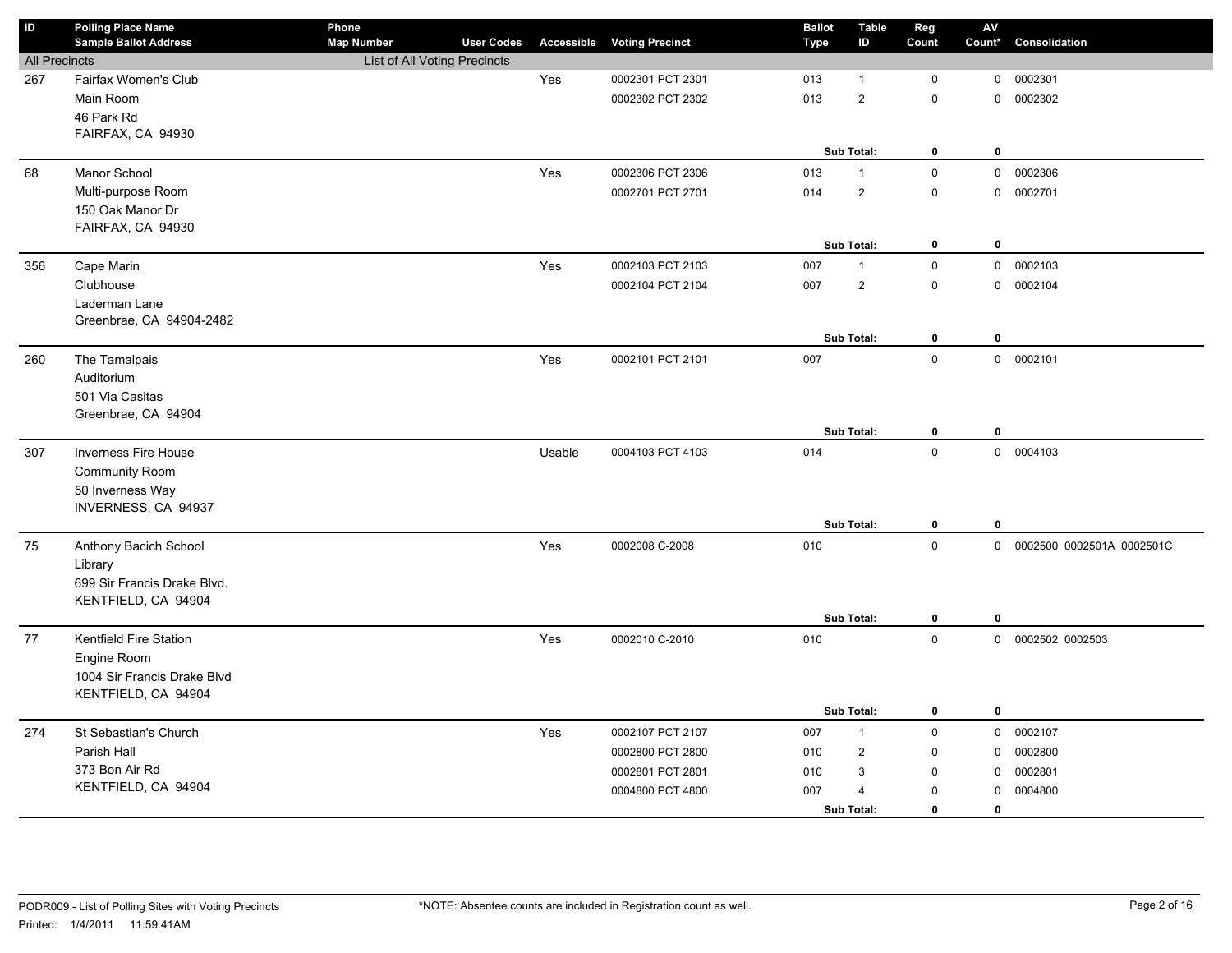| ID                   | <b>Polling Place Name</b><br><b>Sample Ballot Address</b> | Phone<br><b>Map Number</b>   | <b>User Codes</b> |        | <b>Accessible Voting Precinct</b> | <b>Ballot</b><br><b>Type</b> | <b>Table</b><br>ID      | Reg<br>Count | ${\sf AV}$<br>Count* | Consolidation                         |
|----------------------|-----------------------------------------------------------|------------------------------|-------------------|--------|-----------------------------------|------------------------------|-------------------------|--------------|----------------------|---------------------------------------|
| <b>All Precincts</b> |                                                           | List of All Voting Precincts |                   |        |                                   |                              |                         |              |                      |                                       |
| 199                  | Larkspur Courts Condominiums                              |                              |                   | Usable | 0004806 PCT 4806                  | 021                          |                         | $\mathbf 0$  | 0                    | 0004806                               |
|                      | Clubhouse                                                 |                              |                   |        |                                   |                              |                         |              |                      |                                       |
|                      | 100 Old Quarry Road                                       |                              |                   |        |                                   |                              |                         |              |                      |                                       |
|                      | Larkspur, CA 94939-2201                                   |                              |                   |        |                                   |                              |                         |              |                      |                                       |
|                      |                                                           |                              |                   |        |                                   |                              | Sub Total:              | 0            | 0                    |                                       |
| 372                  | Masonic Lodge                                             |                              |                   | No     | 0002011 C-2011                    | 010                          | $\mathbf 1$             | $\mathsf 0$  | 0                    | 0002505 0002506A 0002506B<br>0002506C |
|                      | Dining Room                                               |                              |                   |        | 0002112 PCT 2112                  | 007                          | $\overline{\mathbf{c}}$ | 0            | 0                    | 0002112                               |
|                      | 1122 Magnolia Ave                                         |                              |                   |        | 0002504 PCT 2504                  | 010                          | 3                       | $\mathsf 0$  | 0                    | 0002504                               |
|                      | LARKSPUR, CA 94939                                        |                              |                   |        |                                   |                              | Sub Total:              | 0            | 0                    |                                       |
| 196                  |                                                           |                              |                   | Usable | 0002001 C-2001                    | 007                          |                         | $\mathsf 0$  |                      | 0002110 0002111                       |
|                      | Redwoods Presbyterian Church<br>Fellowship Hall           |                              |                   |        |                                   |                              |                         |              | 0                    |                                       |
|                      | 110 Magnolia Ave                                          |                              |                   |        |                                   |                              |                         |              |                      |                                       |
|                      | LARKSPUR, CA 94939                                        |                              |                   |        |                                   |                              |                         |              |                      |                                       |
|                      |                                                           |                              |                   |        |                                   |                              | Sub Total:              | 0            | 0                    |                                       |
| 194                  | St Patrick's Church                                       |                              |                   | Yes    | 0002108 PCT 2108                  | 007                          | 1                       | $\mathbf 0$  | 0                    | 0002108                               |
|                      | <b>Healy Hall</b>                                         |                              |                   |        | 0002109 PCT 2109                  | 007                          | $\overline{c}$          | $\mathbf 0$  | $\mathbf 0$          | 0002109                               |
|                      | Magnolia & King Streets                                   |                              |                   |        |                                   |                              |                         |              |                      |                                       |
|                      | Larkspur, CA 94939-1943                                   |                              |                   |        |                                   |                              |                         |              |                      |                                       |
|                      |                                                           |                              |                   |        |                                   |                              | Sub Total:              | $\mathbf 0$  | 0                    |                                       |
| 364                  | Marguerita C. Johnson Senior Center                       |                              |                   | No     | 0003600 PCT 3600                  | 014                          | $\mathbf{1}$            | $\mathbf 0$  | 0                    | 0003600                               |
|                      | Multi-purpose Room                                        |                              |                   |        | 0003601 PCT 3601                  | 014                          | $\overline{\mathbf{c}}$ | $\mathbf{0}$ | 0                    | 0003601                               |
|                      | 640 Drake Ave                                             |                              |                   |        | 0003602 PCT 3602                  | 014                          | 3                       | $\mathbf 0$  | 0                    | 0003602                               |
|                      | Marin City, CA 94965                                      |                              |                   |        |                                   |                              |                         |              |                      |                                       |
|                      |                                                           |                              |                   |        |                                   |                              | Sub Total:              | $\mathbf 0$  | 0                    |                                       |
| 112                  | Almonte Improvement Club                                  |                              |                   | No     | 0003010 C-3010                    | 014                          | $\mathbf{1}$            | $\mathsf 0$  | 0                    | 0003501 0003508                       |
|                      | Large Hall                                                |                              |                   |        | 0003011 C-3011                    | 014                          | $\overline{\mathbf{c}}$ | $\mathbf 0$  | 0                    | 0003504 0003505                       |
|                      | Almonte & Wisteria Way<br>Mill Valley, CA 94941-4138      |                              |                   |        |                                   |                              |                         |              |                      |                                       |
|                      |                                                           |                              |                   |        |                                   |                              | Sub Total:              | $\mathbf 0$  | 0                    |                                       |
| 165                  | Alpine Lodge                                              |                              |                   | No     | 0004302 PCT 4302                  | 014                          |                         | $\mathsf 0$  |                      | 0 0004302                             |
|                      | Social Hall                                               |                              |                   |        |                                   |                              |                         |              |                      |                                       |
|                      | 730 Panoramic Hwy                                         |                              |                   |        |                                   |                              |                         |              |                      |                                       |
|                      | Mill Valley, CA 94941-1707                                |                              |                   |        |                                   |                              |                         |              |                      |                                       |
|                      |                                                           |                              |                   |        |                                   |                              | Sub Total:              | $\bf{0}$     | 0                    |                                       |
| 114                  | Episcopal Church Of Our Savior                            |                              |                   | Yes    | 0003004 C-3004                    | 014                          |                         | $\mathsf 0$  |                      | 0 0003205 0003206                     |
|                      | Lovell Entrance - Fireside Room                           |                              |                   |        |                                   |                              |                         |              |                      |                                       |
|                      | 10 Old Mill St                                            |                              |                   |        |                                   |                              |                         |              |                      |                                       |
|                      | MILL VALLEY, CA 94941                                     |                              |                   |        |                                   |                              |                         |              |                      |                                       |
|                      |                                                           |                              |                   |        |                                   |                              | Sub Total:              | 0            | $\mathbf 0$          |                                       |
| 163                  | Homestead Valley Community Ctr                            |                              |                   | Yes    | 0004008 C-4008                    | 014                          | 1                       | $\mathbf 0$  | $\mathbf{0}$         | 0004300 0004303                       |
|                      | Upstairs Main Room                                        |                              |                   |        | 0004304 PCT 4304                  | 014                          | $\overline{a}$          | 0            | 0                    | 0004304                               |
|                      | 315 Montford Ave<br>MILL VALLEY, CA 94941                 |                              |                   |        |                                   |                              |                         |              |                      |                                       |
|                      |                                                           |                              |                   |        |                                   |                              |                         |              |                      |                                       |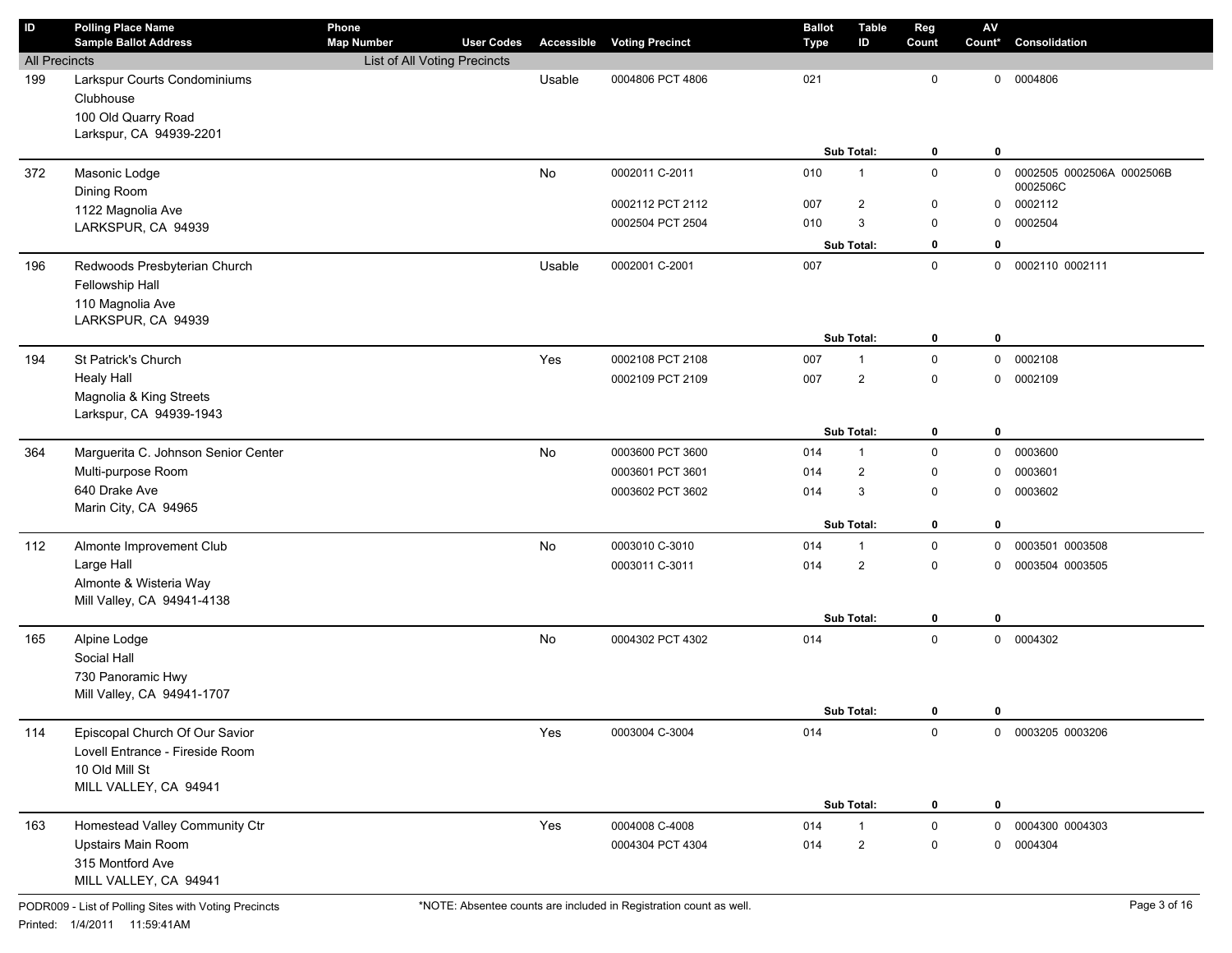| <b>Sample Ballot Address</b>                                                                    | <b>Map Number</b>                                                                                                                                                  | <b>User Codes</b> |                              | <b>Accessible Voting Precinct</b>    | Type                                                                   | <b>Table</b><br>ID       | Reg<br>Count                                                                                                                                               | ${\sf AV}$<br>Count*                                                                         | Consolidation                                                                               |
|-------------------------------------------------------------------------------------------------|--------------------------------------------------------------------------------------------------------------------------------------------------------------------|-------------------|------------------------------|--------------------------------------|------------------------------------------------------------------------|--------------------------|------------------------------------------------------------------------------------------------------------------------------------------------------------|----------------------------------------------------------------------------------------------|---------------------------------------------------------------------------------------------|
|                                                                                                 |                                                                                                                                                                    |                   |                              |                                      |                                                                        |                          |                                                                                                                                                            |                                                                                              |                                                                                             |
|                                                                                                 |                                                                                                                                                                    |                   |                              |                                      |                                                                        |                          | $\mathbf 0$                                                                                                                                                | $\mathbf 0$                                                                                  |                                                                                             |
| Marin Amateur Radio Club<br>Main Meeting Room<br>27 Shell Rd<br>MILL VALLEY, CA 94941           |                                                                                                                                                                    |                   | Usable                       | 0003705 PCT 3705                     | 014                                                                    |                          | $\mathsf 0$                                                                                                                                                |                                                                                              | 0 0003705                                                                                   |
|                                                                                                 |                                                                                                                                                                    |                   |                              |                                      |                                                                        |                          | 0                                                                                                                                                          | $\pmb{0}$                                                                                    |                                                                                             |
| 2nd Floor Conference Room<br>26 Corte Madera Ave<br>MILL VALLEY, CA 94941                       |                                                                                                                                                                    |                   |                              |                                      |                                                                        |                          | $\mathbf 0$                                                                                                                                                |                                                                                              | 0 0003204                                                                                   |
|                                                                                                 |                                                                                                                                                                    |                   |                              |                                      |                                                                        |                          |                                                                                                                                                            |                                                                                              |                                                                                             |
| Forest Room<br>180 Camino Alto<br>Mill Valley, CA 94941-4603                                    |                                                                                                                                                                    |                   |                              | 0003201 PCT 3201<br>0003209 PCT 3209 | 014<br>014                                                             | $\overline{2}$<br>3      | 0<br>0                                                                                                                                                     | $\mathbf 0$<br>0                                                                             | 0003215 0003217<br>0003201<br>0003209                                                       |
|                                                                                                 |                                                                                                                                                                    |                   |                              |                                      |                                                                        |                          |                                                                                                                                                            |                                                                                              |                                                                                             |
| O Brien Hall (use Church Park Lot)<br>3 Oakdale Ave                                             |                                                                                                                                                                    |                   |                              | 0003207 PCT 3207                     | 014                                                                    | $\overline{2}$           | 0                                                                                                                                                          | 0                                                                                            | 0003208 0003210<br>0003207                                                                  |
|                                                                                                 |                                                                                                                                                                    |                   |                              |                                      |                                                                        |                          | $\mathbf 0$                                                                                                                                                | $\pmb{0}$                                                                                    |                                                                                             |
| Park School                                                                                     |                                                                                                                                                                    |                   | No                           | 0003006 C-3006                       | 014                                                                    | $\mathbf{1}$             | $\mathsf 0$                                                                                                                                                | $\mathsf{O}$                                                                                 | 0003211 0003214                                                                             |
| Multi-purpose Room<br>360 E. Blithedale Ave<br>Mill Valley, CA 94941-2140                       |                                                                                                                                                                    |                   |                              | 0003007 C-3007                       | 014                                                                    | $\overline{2}$           | 0                                                                                                                                                          | 0                                                                                            | 0003212 0003213                                                                             |
|                                                                                                 |                                                                                                                                                                    |                   |                              |                                      |                                                                        |                          |                                                                                                                                                            |                                                                                              |                                                                                             |
| Conference Room<br>450 Sycamore Ave<br>Mill Valley, CA 94941-2232                               |                                                                                                                                                                    |                   |                              |                                      |                                                                        |                          | 0                                                                                                                                                          | 0                                                                                            | 0 0003202 0003203                                                                           |
| So Marin Fire Protection Dist<br><b>Training Room</b><br>308 Reed Blvd<br>MILL VALLEY, CA 94941 |                                                                                                                                                                    |                   | Yes                          | 0003013 C-3013                       | 014                                                                    |                          | $\mathsf 0$                                                                                                                                                |                                                                                              | 0 0003701 0003703                                                                           |
| <b>Strawberry Shores Office</b><br>Recreation Room<br>111 Seminary Dr.<br>MILL VALLEY, CA 94941 |                                                                                                                                                                    |                   | No                           | 0003012 C-3012                       | 014                                                                    |                          | $\pmb{0}$                                                                                                                                                  |                                                                                              | 0 0003700 0003706                                                                           |
|                                                                                                 | <b>All Precincts</b><br>Mill Valley City Hall<br>Mill Valley Community Ctr<br>Our Lady Of Mt Carmel Church<br>MILL VALLEY, CA 94941<br>Sewerage Agency Of So Marin |                   | List of All Voting Precincts | Usable<br>Yes<br>No<br>Usable        | 0003204 PCT 3204<br>0003008 C-3008<br>0003005 C-3005<br>0003003 C-3003 | 014<br>014<br>014<br>014 | Sub Total:<br>Sub Total:<br>Sub Total:<br>$\mathbf{1}$<br>Sub Total:<br>$\mathbf{1}$<br>Sub Total:<br>Sub Total:<br>Sub Total:<br>Sub Total:<br>Sub Total: | $\pmb{0}$<br>$\mathsf 0$<br>0<br>$\mathsf 0$<br>$\pmb{0}$<br>$\mathsf 0$<br>0<br>$\mathbf 0$ | $\pmb{0}$<br>$\mathsf{O}$<br>$\mathbf 0$<br>$\mathsf{O}$<br>$\mathbf 0$<br>$\mathbf 0$<br>0 |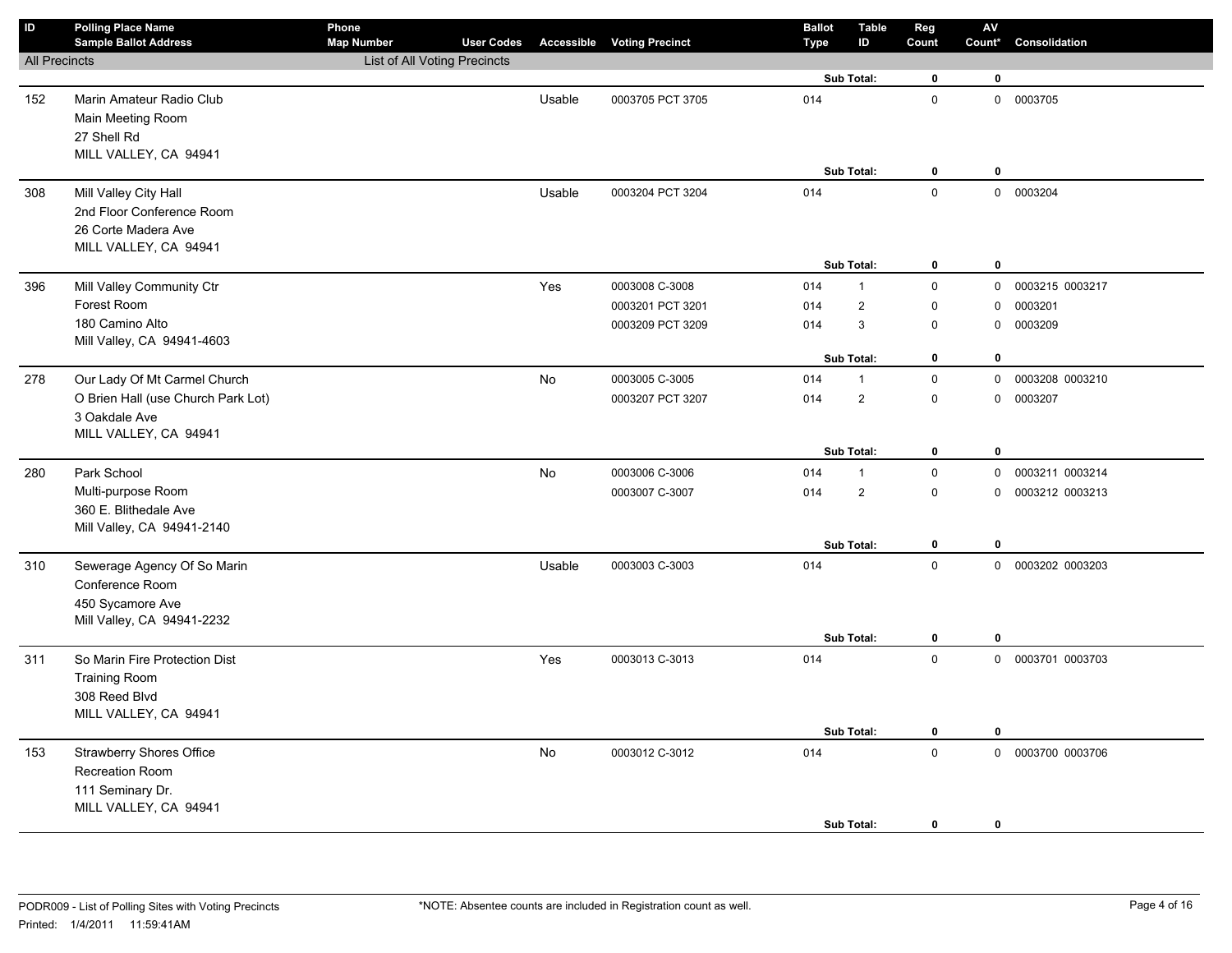| $\sf ID$             | <b>Polling Place Name</b><br><b>Sample Ballot Address</b> | Phone<br><b>Map Number</b>   | <b>User Codes</b> | Accessible | <b>Voting Precinct</b> | <b>Ballot</b><br>Type | <b>Table</b><br>ID | Reg<br>Count | AV<br>Count* | Consolidation                                            |
|----------------------|-----------------------------------------------------------|------------------------------|-------------------|------------|------------------------|-----------------------|--------------------|--------------|--------------|----------------------------------------------------------|
| <b>All Precincts</b> |                                                           | List of All Voting Precincts |                   |            |                        |                       |                    |              |              |                                                          |
| 342                  | Tam Valley Community Ctr                                  |                              |                   | Usable     | 0003009 C-3009         | 014                   | $\mathbf{1}$       | 0            | 0            | 0003500 0003506                                          |
|                      | Main Auditorium Hall                                      |                              |                   |            | 0003502 PCT 3502       | 014                   | $\overline{2}$     | $\mathbf 0$  | 0            | 0003502                                                  |
|                      | 203 Marin Ave                                             |                              |                   |            | 0003503 PCT 3503       | 014                   | 3                  | $\mathbf 0$  | $\mathbf 0$  | 0003503                                                  |
|                      | Mill Valley, CA 94941-4068                                |                              |                   |            | 0003507 PCT 3507       | 014                   | $\overline{4}$     | $\mathsf 0$  | 0            | 0003507                                                  |
|                      |                                                           |                              |                   |            |                        |                       | Sub Total:         | $\mathbf 0$  | $\mathbf 0$  |                                                          |
| 121                  | The Redwoods                                              |                              |                   | Yes        | 0003216 PCT 3216       | 014                   |                    | $\mathbf 0$  |              | 0 0003216                                                |
|                      | Auditorium                                                |                              |                   |            |                        |                       |                    |              |              |                                                          |
|                      | 40 Camino Alto                                            |                              |                   |            |                        |                       |                    |              |              |                                                          |
|                      | MILL VALLEY, CA 94941                                     |                              |                   |            |                        |                       |                    |              |              |                                                          |
|                      |                                                           |                              |                   |            |                        |                       | Sub Total:         | $\bf{0}$     | $\bf{0}$     |                                                          |
| 164                  | Muir Beach Community Center                               |                              |                   | Yes        | 0004009 C-4009         | 014                   |                    | $\mathsf 0$  | $\mathbf 0$  | 0004301A 0004301B 0004301C<br>0004301D 0004301E 0004301F |
|                      | Main Meeting Room                                         |                              |                   |            |                        |                       |                    |              |              | 0004301G                                                 |
|                      | 19 Seacape Dr                                             |                              |                   |            |                        |                       |                    |              |              |                                                          |
|                      | Muir Beach, CA 94965                                      |                              |                   |            |                        |                       | Sub Total:         | $\pmb{0}$    | $\mathbf 0$  |                                                          |
| 158                  | Farley Residence                                          |                              |                   | No         | 0004002 C-4002         | 014                   |                    | $\mathbf 0$  |              | 0 0004200A 0004200C                                      |
|                      | Family Room                                               |                              |                   |            |                        |                       |                    |              |              |                                                          |
|                      | 131 Old Rancheria Rd                                      |                              |                   |            |                        |                       |                    |              |              |                                                          |
|                      | Nicasio, CA 94946                                         |                              |                   |            |                        |                       |                    |              |              |                                                          |
|                      |                                                           |                              |                   |            |                        |                       | Sub Total:         | 0            | $\bf{0}$     |                                                          |
| 211                  | All Saints Lutheran Church                                |                              |                   | Yes        | 0005208 PCT 5208       | 017                   |                    | $\Omega$     |              | 0 0005208                                                |
|                      | Fireside Room                                             |                              |                   |            |                        |                       |                    |              |              |                                                          |
|                      | 2 San Marin Dr                                            |                              |                   |            |                        |                       |                    |              |              |                                                          |
|                      | Novato, CA 94945-1118                                     |                              |                   |            |                        |                       |                    |              |              |                                                          |
|                      |                                                           |                              |                   |            |                        |                       | Sub Total:         | 0            | $\mathbf 0$  |                                                          |
| 206                  | Atria Tamalpais Senior Living                             |                              |                   | Yes        | 0005202 PCT 5202       | 017                   |                    | $\mathsf 0$  |              | 0 0005202                                                |
|                      | <b>Activity Room</b>                                      |                              |                   |            |                        |                       |                    |              |              |                                                          |
|                      | 853 Tamalpais Ave                                         |                              |                   |            |                        |                       |                    |              |              |                                                          |
|                      | NOVATO, CA 94947                                          |                              |                   |            |                        |                       |                    |              |              |                                                          |
|                      |                                                           |                              |                   |            |                        |                       | Sub Total:         | 0            | $\pmb{0}$    |                                                          |
| 201                  | Bahia Clubhouse                                           |                              |                   | Yes        | 0005101 PCT 5101       | 017                   |                    | $\mathbf 0$  |              | 0 0005101                                                |
|                      | 3008 Topaz Drive                                          |                              |                   |            |                        |                       |                    |              |              |                                                          |
|                      | Novato, CA 94945-1547                                     |                              |                   |            |                        |                       |                    |              |              |                                                          |
|                      |                                                           |                              |                   |            |                        |                       | Sub Total:         | $\mathbf 0$  | $\bf{0}$     |                                                          |
| 349                  | Bel Marin Community Center                                |                              |                   | Yes        | 0005302 PCT 5302       | 017                   | $\mathbf{1}$       | $\mathsf 0$  |              | 0 0005302                                                |
|                      | Front Room                                                |                              |                   |            | 0005305 PCT 5305       | 017                   | $\overline{2}$     | $\mathbf 0$  |              | 0 0005305                                                |
|                      | 4 Montego Key                                             |                              |                   |            |                        |                       |                    |              |              |                                                          |
|                      | Novato, CA 94949-5301                                     |                              |                   |            |                        |                       |                    |              |              |                                                          |
|                      |                                                           |                              |                   |            |                        |                       | Sub Total:         | $\mathbf{0}$ | $\mathbf 0$  |                                                          |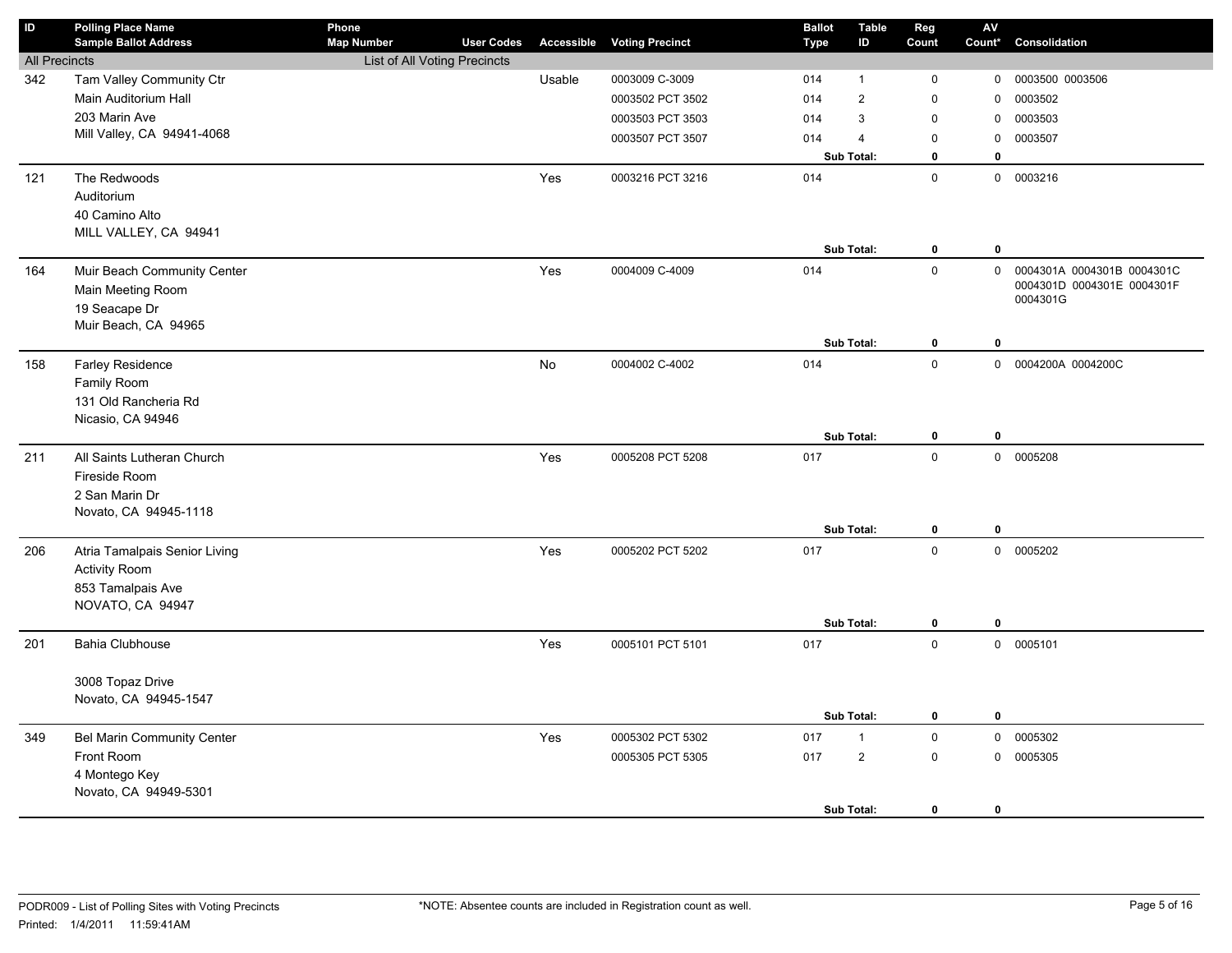| ID                   | <b>Polling Place Name</b><br><b>Sample Ballot Address</b> | Phone<br><b>Map Number</b>   | <b>User Codes</b> | Accessible    | <b>Voting Precinct</b> | <b>Ballot</b><br><b>Type</b> | <b>Table</b><br>ID             | Reg<br>Count | $\mathbf{A}\mathbf{V}$<br>Count* | Consolidation |
|----------------------|-----------------------------------------------------------|------------------------------|-------------------|---------------|------------------------|------------------------------|--------------------------------|--------------|----------------------------------|---------------|
| <b>All Precincts</b> |                                                           | List of All Voting Precincts |                   |               |                        |                              |                                |              |                                  |               |
| 370                  | Hill Community Room                                       |                              |                   | Yes           | 0005203 PCT 5203       | 017                          | $\mathbf{1}$                   | $\mathbf 0$  | 0                                | 0005203       |
|                      | Behind Margaret Todd Sr Center                            |                              |                   |               | 0005204 PCT 5204       | 017                          | $\overline{2}$                 | $\mathsf 0$  | $\mathbf 0$                      | 0005204       |
|                      | 1560 Hill Road                                            |                              |                   |               |                        |                              |                                |              |                                  |               |
|                      | Novato, CA 94947-4002                                     |                              |                   |               |                        |                              |                                |              |                                  |               |
|                      |                                                           |                              |                   |               |                        |                              | Sub Total:                     | $\mathbf 0$  | $\mathbf 0$                      |               |
| 218                  | Ignacio Hills Apartments                                  |                              |                   | Usable        | 0005215 PCT 5215       | 017                          | $\mathbf{1}$                   | $\mathsf 0$  | $\mathbf 0$                      | 0005215       |
|                      | Clubhouse                                                 |                              |                   |               | 0005301 PCT 5301       | 017                          | $\overline{2}$                 | $\mathsf 0$  | $\mathbf 0$                      | 0005301       |
|                      | 431 Ignacio Blvd                                          |                              |                   |               |                        |                              |                                |              |                                  |               |
|                      | Novato, CA 94949                                          |                              |                   |               |                        |                              |                                |              |                                  |               |
|                      |                                                           |                              |                   |               |                        |                              | Sub Total:                     | $\mathbf 0$  | $\mathbf 0$                      |               |
| 405                  | Indian Valley Arts Center                                 |                              |                   | Yes           | 0005227 PCT 5227       | 017                          |                                | $\mathsf 0$  |                                  | 0 0005227     |
|                      | Gallery                                                   |                              |                   |               |                        |                              |                                |              |                                  |               |
|                      | 781 Hamilton Pkwy<br>Novato, CA 94949                     |                              |                   |               |                        |                              |                                |              |                                  |               |
|                      |                                                           |                              |                   |               |                        |                              | Sub Total:                     | $\mathbf 0$  | $\mathbf 0$                      |               |
| 229                  | Los Robles Mobile Home Park                               |                              |                   | Yes           | 0005226 PCT 5226       | 017                          |                                | $\mathbf 0$  |                                  | 0 0005226     |
|                      | Ladies Card Room                                          |                              |                   |               |                        |                              |                                |              |                                  |               |
|                      | 100 Roblar Dr                                             |                              |                   |               |                        |                              |                                |              |                                  |               |
|                      | Novato, CA 94949-6133                                     |                              |                   |               |                        |                              |                                |              |                                  |               |
|                      |                                                           |                              |                   |               |                        |                              | Sub Total:                     | $\mathbf 0$  | $\mathbf 0$                      |               |
| 209                  | Lu Sutton School                                          |                              |                   | Yes           | 0005205 PCT 5205       | 017                          |                                | $\mathbf 0$  |                                  | 0 0005205     |
|                      | Multi-purpose Room                                        |                              |                   |               |                        |                              |                                |              |                                  |               |
|                      | 1800 Center Rd                                            |                              |                   |               |                        |                              |                                |              |                                  |               |
|                      | NOVATO, CA 94947                                          |                              |                   |               |                        |                              |                                |              |                                  |               |
|                      |                                                           |                              |                   |               |                        |                              | Sub Total:                     | $\mathbf 0$  | $\mathbf 0$                      |               |
| 399                  | Lynwood School                                            |                              |                   | Yes           | 0005213 PCT 5213       | 017                          | $\mathbf{1}$                   | $\mathsf 0$  | $\mathbf 0$                      | 0005213       |
|                      | Multi-purpose Room                                        |                              |                   |               | 0005217 PCT 5217       | 017                          | $\overline{2}$                 | $\mathsf 0$  | $\mathbf 0$                      | 0005217       |
|                      | 1320 Lynwood Dr                                           |                              |                   |               |                        |                              |                                |              |                                  |               |
|                      | Novato, CA 94947-4629                                     |                              |                   |               |                        |                              | Sub Total:                     | 0            | $\mathbf 0$                      |               |
| 353                  |                                                           |                              |                   | Yes           | 0005219 PCT 5219       | 017                          |                                | $\mathsf 0$  | $\mathbf 0$                      | 0005219       |
|                      | Mackey Terrace<br><b>Community Dining Room</b>            |                              |                   |               | 0005220 PCT 5220       | 017                          | $\mathbf{1}$<br>$\overline{2}$ | $\mathsf 0$  | $\mathbf 0$                      | 0005220       |
|                      | 626 Owens Dr                                              |                              |                   |               |                        |                              |                                |              |                                  |               |
|                      | NOVATO, CA 94949                                          |                              |                   |               |                        |                              |                                |              |                                  |               |
|                      |                                                           |                              |                   |               |                        |                              | Sub Total:                     | $\mathbf 0$  | 0                                |               |
| 230                  | Marin Valley Mobile Country Club                          |                              |                   | Yes           | 0005212 PCT 5212       | 017                          |                                | $\mathsf{O}$ |                                  | 0 0005212     |
|                      | Main Hall                                                 |                              |                   |               |                        |                              |                                |              |                                  |               |
|                      | 100 Marin Valley Dr                                       |                              |                   |               |                        |                              |                                |              |                                  |               |
|                      | NOVATO, CA 94949                                          |                              |                   |               |                        |                              |                                |              |                                  |               |
|                      |                                                           |                              |                   |               |                        |                              | Sub Total:                     | $\mathbf{0}$ | 0                                |               |
| 228                  | Munoz Residence                                           |                              |                   | $\mathsf{No}$ | 0005225 PCT 5225       | 017                          |                                | $\mathbf 0$  |                                  | 0 0005225     |
|                      | Garage                                                    |                              |                   |               |                        |                              |                                |              |                                  |               |
|                      | 575 Fairway Dr                                            |                              |                   |               |                        |                              |                                |              |                                  |               |
|                      | Novato, CA 94949                                          |                              |                   |               |                        |                              |                                |              |                                  |               |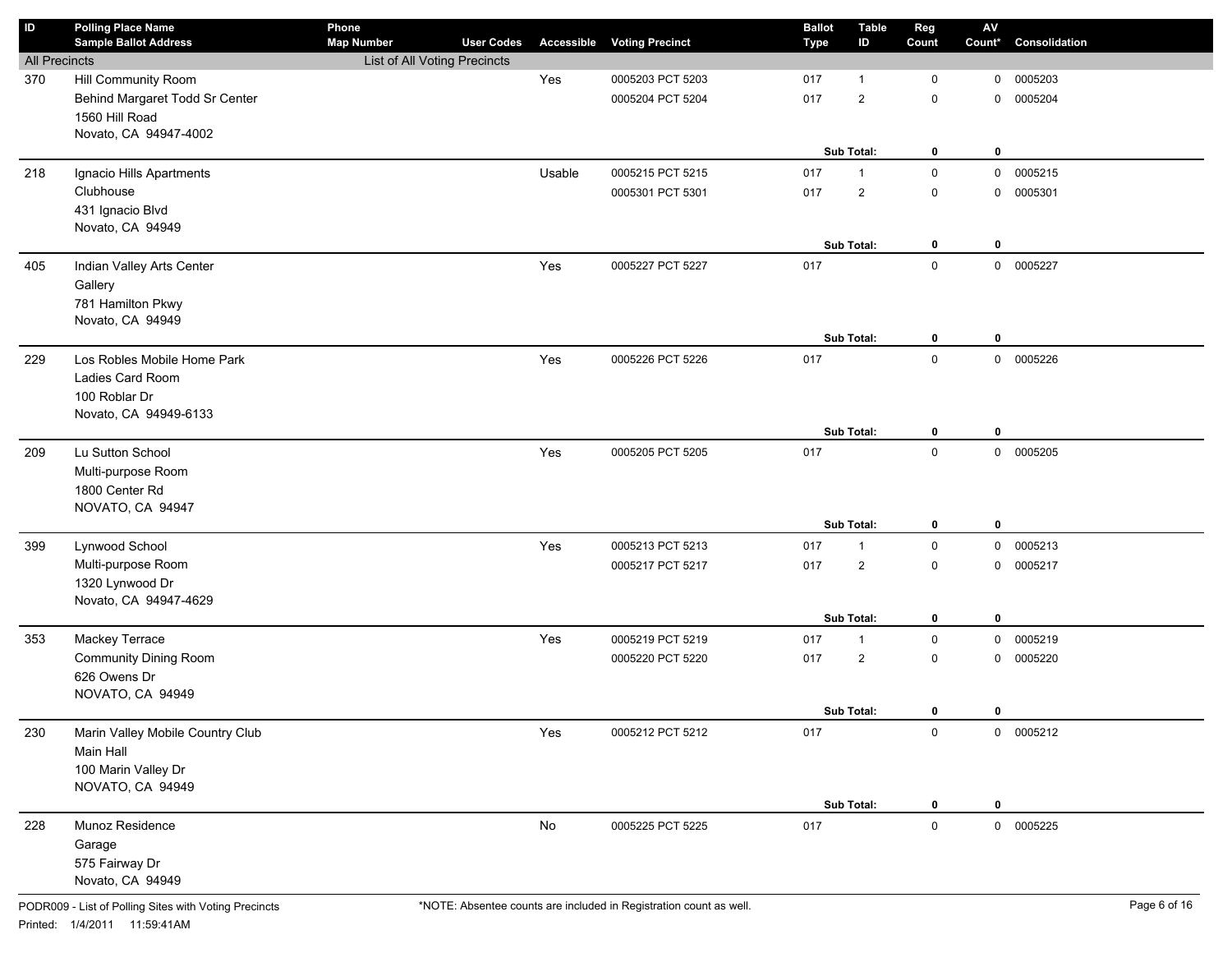| $\sf ID$             | <b>Polling Place Name</b><br><b>Sample Ballot Address</b> | Phone<br><b>Map Number</b>          | <b>User Codes</b> |        | <b>Accessible Voting Precinct</b> | <b>Ballot</b><br><b>Type</b> | <b>Table</b><br>ID | Reg<br>Count        | $\mathsf{AV}$<br>Count* | Consolidation     |
|----------------------|-----------------------------------------------------------|-------------------------------------|-------------------|--------|-----------------------------------|------------------------------|--------------------|---------------------|-------------------------|-------------------|
| <b>All Precincts</b> |                                                           | <b>List of All Voting Precincts</b> |                   |        |                                   |                              |                    |                     |                         |                   |
|                      |                                                           |                                     |                   |        |                                   |                              | Sub Total:         | $\mathbf 0$         | $\bf{0}$                |                   |
| 237                  | No Marin Water District Ofc                               |                                     |                   | Yes    | 0005222 PCT 5222                  | 017                          |                    | $\mathbf 0$         |                         | 0 0005222         |
|                      | Front Lobby                                               |                                     |                   |        |                                   |                              |                    |                     |                         |                   |
|                      | Redwood Hwy & Rush Creek Pl                               |                                     |                   |        |                                   |                              |                    |                     |                         |                   |
|                      | Novato, CA 94945-2426                                     |                                     |                   |        |                                   |                              |                    |                     |                         |                   |
|                      |                                                           |                                     |                   |        |                                   |                              | Sub Total:         | $\mathbf 0$         | $\mathbf 0$             |                   |
| 202                  | Novato Community House                                    |                                     |                   | Yes    | 0005102 PCT 5102                  | 017                          |                    | $\mathsf 0$         |                         | 0 0005102         |
|                      | Lobby                                                     |                                     |                   |        |                                   |                              |                    |                     |                         |                   |
|                      | Machin Ave                                                |                                     |                   |        |                                   |                              |                    |                     |                         |                   |
|                      | Novato, CA 94945-3233                                     |                                     |                   |        |                                   |                              | Sub Total:         | $\pmb{0}$           | $\mathbf 0$             |                   |
| 234                  | Novato Fire Station #1                                    |                                     |                   | Yes    | 0005216 PCT 5216                  | 017                          |                    | $\mathsf 0$         |                         | 0 0005216         |
|                      | Second Floor Training Room                                |                                     |                   |        |                                   |                              |                    |                     |                         |                   |
|                      | 7025 Redwood Blvd                                         |                                     |                   |        |                                   |                              |                    |                     |                         |                   |
|                      | Novato, CA 94949                                          |                                     |                   |        |                                   |                              |                    |                     |                         |                   |
|                      |                                                           |                                     |                   |        |                                   |                              | Sub Total:         | $\mathbf 0$         | $\pmb{0}$               |                   |
| 350                  | Novato Fire Station #2                                    |                                     |                   | Usable | 0005303 PCT 5303                  | 017                          | $\mathbf{1}$       | $\mathsf 0$         | $\mathbf 0$             | 0005303           |
|                      | <b>Tower Training Room</b>                                |                                     |                   |        | 0005304 PCT 5304                  | 017                          | $\overline{2}$     | $\mathsf 0$         | $\mathbf 0$             | 0005304           |
|                      | 450 Atherton Ave-corner Olive                             |                                     |                   |        |                                   |                              |                    |                     |                         |                   |
|                      | Novato, CA 94945-3461                                     |                                     |                   |        |                                   |                              |                    |                     |                         |                   |
|                      |                                                           |                                     |                   |        |                                   |                              | Sub Total:         | $\mathbf 0$         | $\bf{0}$                |                   |
| 232                  | Novato Fire Station #3                                    |                                     |                   | Yes    | 0005223 PCT 5223                  | 017                          | $\mathbf{1}$       | $\pmb{0}$           | $\mathbf 0$             | 0005223           |
|                      | Engine Room                                               |                                     |                   |        | 0005224 PCT 5224                  | 017                          | $\overline{2}$     | $\mathsf 0$         | $\mathbf 0$             | 0005224           |
|                      | 65 San Ramon Way                                          |                                     |                   |        |                                   |                              |                    |                     |                         |                   |
|                      | Novato, CA 94945-1638                                     |                                     |                   |        |                                   |                              | Sub Total:         | $\mathbf 0$         | $\mathbf 0$             |                   |
| 340                  | Novato Human Needs Center                                 |                                     |                   | No     | 0005206 PCT 5206                  | 017                          | $\mathbf{1}$       | $\mathsf 0$         | $\mathbf{0}$            | 0005206           |
|                      | <b>Community Room</b>                                     |                                     |                   |        | 0005207 PCT 5207                  | 017                          | $\overline{2}$     | $\pmb{0}$           |                         | 0 0005207         |
|                      | 1907 Novato Blvd                                          |                                     |                   |        |                                   |                              |                    |                     |                         |                   |
|                      | NOVATO, CA 94947                                          |                                     |                   |        |                                   |                              |                    |                     |                         |                   |
|                      |                                                           |                                     |                   |        |                                   |                              | Sub Total:         | 0                   | $\pmb{0}$               |                   |
| 348                  | Novato Library                                            |                                     |                   | Yes    | 0005001 C-5001                    | 017                          |                    | $\mathbf 0$         |                         | 0 0005200 0005210 |
|                      | Community Room                                            |                                     |                   |        |                                   |                              |                    |                     |                         |                   |
|                      | 1720 Novato Blvd                                          |                                     |                   |        |                                   |                              |                    |                     |                         |                   |
|                      | Novato, CA 94947-3049                                     |                                     |                   |        |                                   |                              |                    |                     |                         |                   |
|                      |                                                           |                                     |                   |        |                                   |                              | Sub Total:         | $\mathbf 0$         | $\mathbf 0$             |                   |
| 373                  | Novato Oaks Inn                                           |                                     |                   | No     | 0005221 PCT 5221                  | 017                          |                    | $\mathsf{O}\xspace$ | $\mathbf 0$             | 0005221           |
|                      | Lobby Area                                                |                                     |                   |        |                                   |                              |                    |                     |                         |                   |
|                      | 215 Alameda Del Prado                                     |                                     |                   |        |                                   |                              |                    |                     |                         |                   |
|                      | Novato, CA 94949-6657                                     |                                     |                   |        |                                   |                              |                    |                     |                         |                   |
|                      |                                                           |                                     |                   |        |                                   |                              | Sub Total:         | $\mathbf 0$         | $\mathbf 0$             |                   |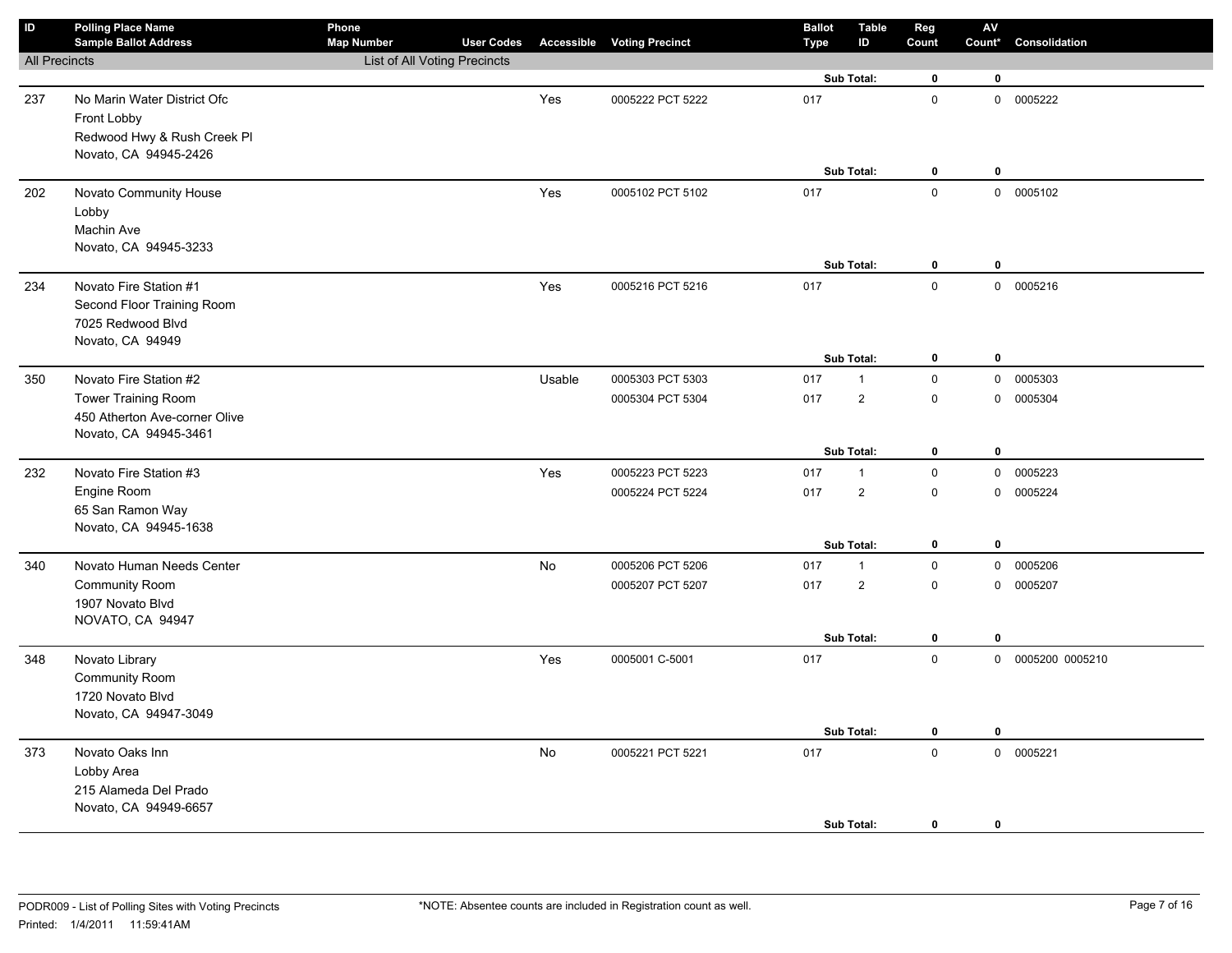| ID                   | <b>Polling Place Name</b>      | Phone                                             |                   |               |                                   | <b>Ballot</b> | <b>Table</b>            | Reg          | $\mathsf{A}\mathsf{V}$ |                   |
|----------------------|--------------------------------|---------------------------------------------------|-------------------|---------------|-----------------------------------|---------------|-------------------------|--------------|------------------------|-------------------|
| <b>All Precincts</b> | <b>Sample Ballot Address</b>   | <b>Map Number</b><br>List of All Voting Precincts | <b>User Codes</b> |               | <b>Accessible Voting Precinct</b> | Type          | ID                      | Count        | Count*                 | Consolidation     |
| 205                  | Novato School District Offices |                                                   |                   | $\mathsf{No}$ | 0005201 PCT 5201                  | 017           |                         | 0            | 0                      | 0005201           |
|                      | Conference Room 107            |                                                   |                   |               |                                   |               |                         |              |                        |                   |
|                      | 1015 Seventh St                |                                                   |                   |               |                                   |               |                         |              |                        |                   |
|                      | Novato, CA 94945-2228          |                                                   |                   |               |                                   |               |                         |              |                        |                   |
|                      |                                |                                                   |                   |               |                                   |               | Sub Total:              | 0            | 0                      |                   |
| 203                  | Olive School                   |                                                   |                   | Usable        | 0005103 PCT 5103                  | 017           |                         | $\mathsf 0$  |                        | 0 0005103         |
|                      | Multi-purpose Room             |                                                   |                   |               |                                   |               |                         |              |                        |                   |
|                      | 629 Plum St-park Lot Off Olive |                                                   |                   |               |                                   |               |                         |              |                        |                   |
|                      | NOVATO, CA 94945               |                                                   |                   |               |                                   |               |                         |              |                        |                   |
|                      |                                |                                                   |                   |               |                                   |               | Sub Total:              | 0            | 0                      |                   |
| 175                  | Pleasant Valley School         |                                                   |                   | Yes           | 0004501 PCT 4501                  | 017           |                         | $\mathsf 0$  |                        | 0 0004501         |
|                      | Room E-2                       |                                                   |                   |               |                                   |               |                         |              |                        |                   |
|                      | 755 Sutro Ave                  |                                                   |                   |               |                                   |               |                         |              |                        |                   |
|                      | Novato, CA 94947               |                                                   |                   |               |                                   |               |                         |              |                        |                   |
|                      |                                |                                                   |                   |               |                                   |               | Sub Total:              | 0            | $\mathbf 0$            |                   |
| 210                  | Presbyterian Church Of Novato  |                                                   |                   | Yes           | 0004503 PCT 4503                  | 017           | $\mathbf{1}$            | $\mathsf 0$  | $\mathbf 0$            | 0004503           |
|                      | <b>Trevitt Hall</b>            |                                                   |                   |               | 0005300 PCT 5300                  | 017           | $\overline{2}$          | 0            | 0                      | 0005300           |
|                      | 710 Wilson Ave                 |                                                   |                   |               |                                   |               |                         |              |                        |                   |
|                      | Novato, CA 94947               |                                                   |                   |               |                                   |               |                         |              |                        |                   |
|                      |                                |                                                   |                   |               |                                   |               | Sub Total:              | 0            | $\mathbf 0$            |                   |
| 212                  | Seventh Day Adventist Church   |                                                   |                   | Yes           | 0005209 PCT 5209                  | 017           |                         | $\mathbf 0$  |                        | 0 0005209         |
|                      | Multi-purpose Room             |                                                   |                   |               |                                   |               |                         |              |                        |                   |
|                      | 495 San Marin Dr               |                                                   |                   |               |                                   |               |                         |              |                        |                   |
|                      | Novato, CA 94945-1335          |                                                   |                   |               |                                   |               |                         |              |                        |                   |
|                      |                                |                                                   |                   |               |                                   |               | Sub Total:              | 0            | $\mathbf 0$            |                   |
| 176                  | Sinaloa School                 |                                                   |                   | Yes           | 0004502 PCT 4502                  | 017           |                         | $\mathbf 0$  |                        | 0 0004502         |
|                      | Library                        |                                                   |                   |               |                                   |               |                         |              |                        |                   |
|                      | 2045 Vineyard Rd               |                                                   |                   |               |                                   |               |                         |              |                        |                   |
|                      | Novato, CA 94947-3810          |                                                   |                   |               |                                   |               | Sub Total:              | 0            | $\mathbf 0$            |                   |
| 374                  | United Methodist Church        |                                                   |                   | Yes           | 0005211 PCT 5211                  | 017           | $\mathbf{1}$            | $\mathbf 0$  | $\mathbf 0$            | 0005211           |
|                      | Social Hall                    |                                                   |                   |               | 0005214 PCT 5214                  | 017           | $\overline{2}$          | 0            | 0                      | 0005214           |
|                      | 1473 South Novato Blvd         |                                                   |                   |               | 0005218 PCT 5218                  | 017           | 3                       | 0            | 0                      | 0005218           |
|                      | NOVATO, CA 94947               |                                                   |                   |               |                                   |               |                         |              |                        |                   |
|                      |                                |                                                   |                   |               |                                   |               | Sub Total:              | 0            | 0                      |                   |
| 161                  | Wild Horse Valley Clubhouse    |                                                   |                   | Yes           | 0004006 C-4006                    | 017           |                         | $\mathsf{O}$ |                        | 0 0004202 0004203 |
|                      |                                |                                                   |                   |               |                                   |               |                         |              |                        |                   |
|                      | 110 Wild Horse Valley Dr       |                                                   |                   |               |                                   |               |                         |              |                        |                   |
|                      | NOVATO, CA 94947               |                                                   |                   |               |                                   |               |                         |              |                        |                   |
|                      |                                |                                                   |                   |               |                                   |               | Sub Total:              | 0            | 0                      |                   |
| 285                  | Pt. Reyes Fire Station         |                                                   |                   | Yes           | 0004100 PCT 4100                  | 014           | $\mathbf{1}$            | $\mathsf 0$  |                        | 0 0004100         |
|                      | <b>Community Meeting Room</b>  |                                                   |                   |               | 0004102 PCT 4102                  | 014           | $\overline{\mathbf{c}}$ | 0            | 0                      | 0004102           |
|                      | 4th & B St                     |                                                   |                   |               |                                   |               |                         |              |                        |                   |
|                      | Point Reyes, CA 94956          |                                                   |                   |               |                                   |               |                         |              |                        |                   |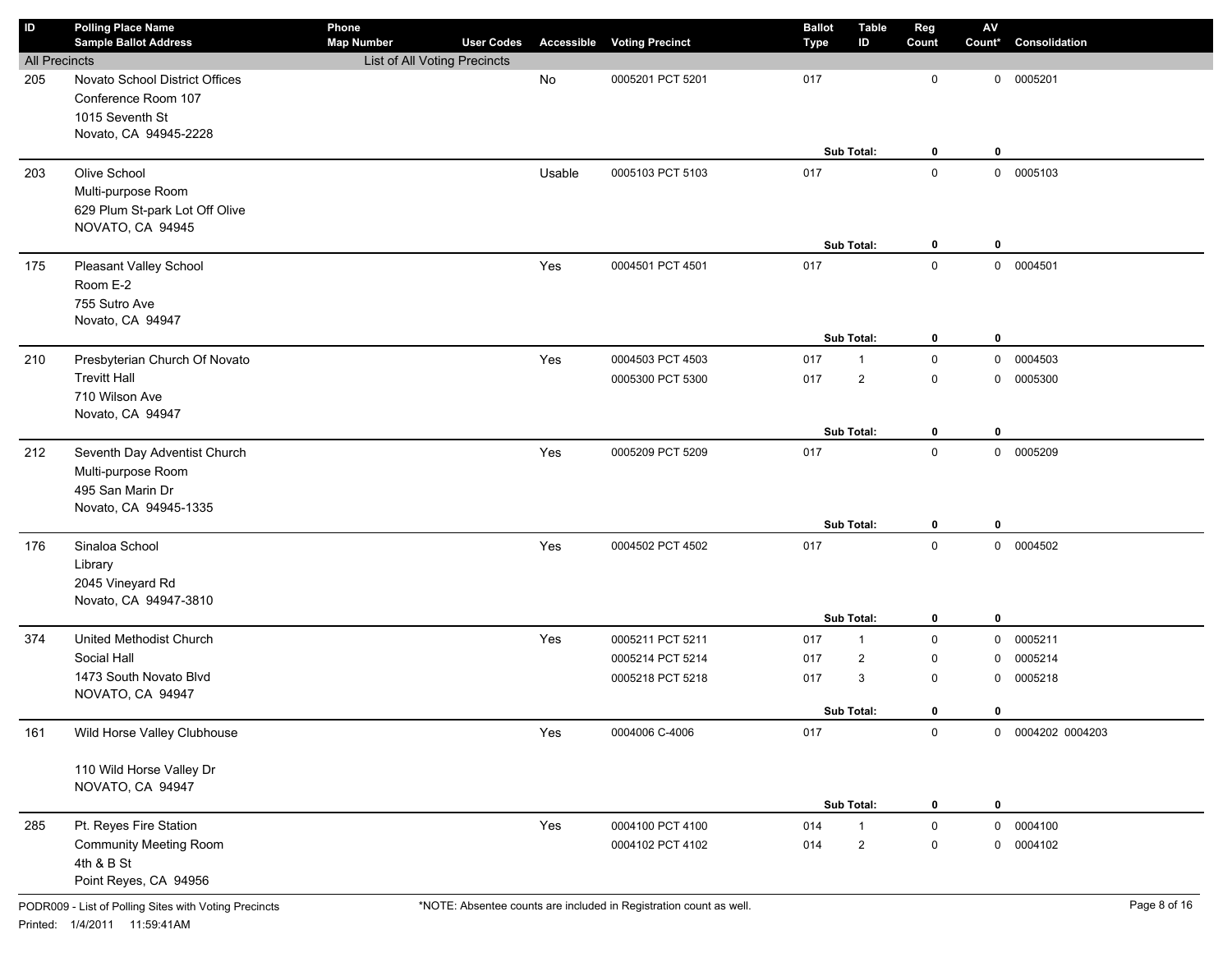| $\sf ID$             | <b>Polling Place Name</b><br><b>Sample Ballot Address</b> | Phone<br><b>Map Number</b>   | <b>User Codes</b> |        | <b>Accessible Voting Precinct</b> | <b>Ballot</b><br><b>Type</b> | <b>Table</b><br>ID | Reg<br>Count | ${\sf AV}$<br>Count* | Consolidation     |
|----------------------|-----------------------------------------------------------|------------------------------|-------------------|--------|-----------------------------------|------------------------------|--------------------|--------------|----------------------|-------------------|
| <b>All Precincts</b> |                                                           | List of All Voting Precincts |                   |        |                                   |                              |                    |              |                      |                   |
|                      |                                                           |                              |                   |        |                                   |                              | Sub Total:         | $\mathbf 0$  | 0                    |                   |
| 73                   | Ross School                                               |                              |                   | Yes    | 0002007 C-2007                    | 009                          | $\mathbf{1}$       | $\pmb{0}$    | $\mathbf 0$          | 0002400 0002401   |
|                      | <b>Front Hall</b>                                         |                              |                   |        | 0002402 PCT 2402                  | 009                          | $\sqrt{2}$         | $\pmb{0}$    | $\mathbf 0$          | 0002402           |
|                      | 9 Lagunitas Rd                                            |                              |                   |        |                                   |                              |                    |              |                      |                   |
|                      | Ross, CA 94957                                            |                              |                   |        |                                   |                              |                    |              |                      |                   |
|                      |                                                           |                              |                   |        |                                   |                              | Sub Total:         | $\pmb{0}$    | $\bf{0}$             |                   |
| 83                   | American Legion Hall                                      |                              |                   | No     | 0002205 PCT 2205                  | 008                          | $\mathbf{1}$       | $\mathbf 0$  | $\mathbf 0$          | 0002205           |
|                      | (log Cabin)                                               |                              |                   |        | 0002206 PCT 2206                  | 008                          | $\overline{2}$     | $\pmb{0}$    | $\mathbf 0$          | 0002206           |
|                      | 120 Veterans Place                                        |                              |                   |        |                                   |                              |                    |              |                      |                   |
|                      | San Anselmo, CA 94960                                     |                              |                   |        |                                   |                              |                    |              |                      |                   |
|                      |                                                           |                              |                   |        |                                   |                              | Sub Total:         | $\mathbf 0$  | $\mathbf 0$          |                   |
| 59                   | Prudential California Realty                              |                              |                   | Usable | 0002004 C-2004                    | 008                          |                    | $\mathbf 0$  |                      | 0 0002208 0002209 |
|                      | Downstairs Main Room                                      |                              |                   |        |                                   |                              |                    |              |                      |                   |
|                      | 1604 Sir Francis Drake Blv                                |                              |                   |        |                                   |                              |                    |              |                      |                   |
|                      | SAN ANSELMO, CA 94960                                     |                              |                   |        |                                   |                              |                    |              |                      |                   |
|                      |                                                           |                              |                   |        |                                   |                              | Sub Total:         | 0            | 0                    |                   |
| 58                   | Ross Valley Fire Station #19                              |                              |                   | Usable | 0002207 PCT 2207                  | 008                          |                    | $\mathbf 0$  |                      | 0 0002207         |
|                      | Engine Room<br>777 San Anselmo Ave                        |                              |                   |        |                                   |                              |                    |              |                      |                   |
|                      | SAN ANSELMO, CA 94960                                     |                              |                   |        |                                   |                              |                    |              |                      |                   |
|                      |                                                           |                              |                   |        |                                   |                              | Sub Total:         | $\pmb{0}$    | $\bf{0}$             |                   |
| 357                  | Ross Valley Fire Station #20                              |                              |                   | Yes    | 0002005 C-2005                    | 008                          | $\mathbf{1}$       | $\pmb{0}$    | $\mathbf 0$          | 0002210 0002211   |
|                      | Engine Room                                               |                              |                   |        | 0002006 C-2006                    | 008                          | $\overline{2}$     | $\pmb{0}$    | $\mathbf 0$          | 0002212 0002213   |
|                      | Arroyo & Butterfield Rd                                   |                              |                   |        |                                   |                              |                    |              |                      |                   |
|                      | San Anselmo, CA 94960-1262                                |                              |                   |        |                                   |                              |                    |              |                      |                   |
|                      |                                                           |                              |                   |        |                                   |                              | Sub Total:         | $\bf{0}$     | $\bf{0}$             |                   |
| 247                  | Sleepy Hollow Homes Association                           |                              |                   | Usable | 0002013 C-2013                    | 011                          | $\mathbf{1}$       | $\pmb{0}$    | $\mathbf{0}$         | 0002602B          |
|                      | Main Room                                                 |                              |                   |        | 0002600 PCT 2600                  | 011                          | $\overline{2}$     | $\pmb{0}$    |                      | 0 0002600         |
|                      | 1317 Butterfield Rd                                       |                              |                   |        |                                   |                              |                    |              |                      |                   |
|                      | San Anselmo, CA 94960-1055                                |                              |                   |        |                                   |                              |                    |              |                      |                   |
|                      |                                                           |                              |                   |        |                                   |                              | Sub Total:         | 0            | $\bf{0}$             |                   |
| 81                   | Sleepy Hollow Presbyterian Church                         |                              |                   | Yes    | 0002601 PCT 2601                  | 011                          |                    | $\mathbf 0$  |                      | 0 0002601         |
|                      | Multi-purpose Room                                        |                              |                   |        |                                   |                              |                    |              |                      |                   |
|                      | 100 Tarry Rd                                              |                              |                   |        |                                   |                              |                    |              |                      |                   |
|                      | San Anselmo, CA 94960-1066                                |                              |                   |        |                                   |                              |                    |              |                      |                   |
|                      |                                                           |                              |                   |        |                                   |                              | Sub Total:         | $\bf{0}$     | $\mathbf 0$          |                   |
| 55                   | Wade Thomas School                                        |                              |                   | Usable | 0002003 C-2003                    | 008                          | $\mathbf{1}$       | $\mathsf 0$  | $\mathsf 0$          | 0002202 0002204   |
|                      | Multipurpose Room                                         |                              |                   |        | 0002201 PCT 2201                  | 008                          | $\overline{2}$     | $\mathbf 0$  |                      | 0 0002201         |
|                      | Ross At Kensington<br>San Anselmo, CA 94960-2941          |                              |                   |        |                                   |                              |                    |              |                      |                   |
|                      |                                                           |                              |                   |        |                                   |                              | Sub Total:         | $\mathbf 0$  | $\mathbf 0$          |                   |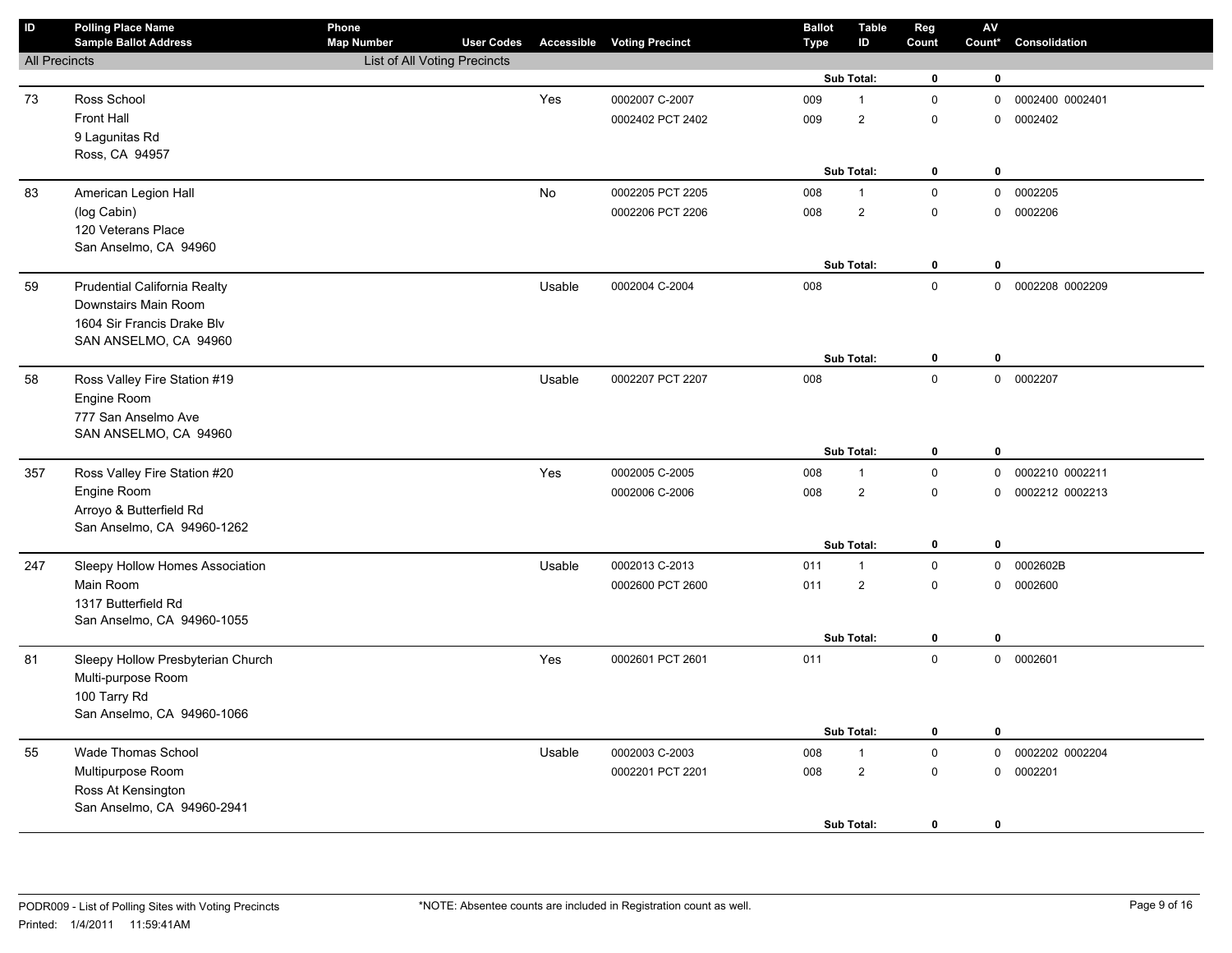| ID                   | <b>Polling Place Name</b><br><b>Sample Ballot Address</b> | Phone<br><b>Map Number</b>   | <b>User Codes</b> |     | <b>Accessible Voting Precinct</b> | <b>Ballot</b><br><b>Type</b> | Table<br>ID       | Reg<br>Count        | ${\sf AV}$<br>Count* | Consolidation                                   |
|----------------------|-----------------------------------------------------------|------------------------------|-------------------|-----|-----------------------------------|------------------------------|-------------------|---------------------|----------------------|-------------------------------------------------|
| <b>All Precincts</b> |                                                           | List of All Voting Precincts |                   |     |                                   |                              |                   |                     |                      |                                                 |
| 170                  | San Geronimo Valley Community Center                      |                              |                   | Yes | 0004400 PCT 4400                  | 014                          | $\mathbf{1}$      | 0                   | 0                    | 0004400                                         |
|                      | West Room                                                 |                              |                   |     | 0004401 PCT 4401                  | 014                          | $\overline{2}$    | 0                   | 0                    | 0004401                                         |
|                      | Sir Francis Drake Blvd                                    |                              |                   |     |                                   |                              |                   |                     |                      |                                                 |
|                      | San Geronimo, CA 94963                                    |                              |                   |     |                                   |                              |                   |                     |                      |                                                 |
|                      |                                                           |                              |                   |     |                                   |                              | Sub Total:        | 0                   | 0                    |                                                 |
| 400                  | Aegis Of San Rafael                                       |                              |                   | No  | 0001008 C-1008                    | 001                          |                   | $\mathbf 0$         |                      | 0 0001122 0001123                               |
|                      | Living Room                                               |                              |                   |     |                                   |                              |                   |                     |                      |                                                 |
|                      | 111 Merrydale Rd<br>San Rafael, CA 94903-4070             |                              |                   |     |                                   |                              |                   |                     |                      |                                                 |
|                      |                                                           |                              |                   |     |                                   |                              | Sub Total:        | 0                   | $\mathbf 0$          |                                                 |
| 97                   | <b>Carpenters Union Hall</b>                              |                              |                   | Yes | 0002019 C-2019                    | 012                          | $\mathbf{1}$      | 0                   | $\mathbf 0$          | 0002903A 0002903B 0002906                       |
|                      | Large Hall                                                |                              |                   |     | 0002020 C-2020                    | 012                          | $\overline{2}$    | 0                   | 0                    | 0002904 0002905                                 |
|                      | 647 Lindaro St                                            |                              |                   |     |                                   |                              |                   |                     |                      |                                                 |
|                      | San Rafael, CA 94901-3960                                 |                              |                   |     |                                   |                              |                   |                     |                      |                                                 |
|                      |                                                           |                              |                   |     |                                   |                              | Sub Total:        | 0                   | 0                    |                                                 |
| 8                    | Christ Presbyterian Church                                |                              |                   | Yes | 0001002 C-1002                    | 002                          | $\mathbf{1}$      | 0                   | 0                    | 0001108 0001116                                 |
|                      | Sanctuary                                                 |                              |                   |     | 0001003 C-1003                    | 002                          | $\overline{2}$    | 0                   | 0                    | 0001109 0001115                                 |
|                      | 620 Del Ganado Rd                                         |                              |                   |     | 0001113 PCT 1113                  | 002                          | 3                 | 0                   | 0                    | 0001113                                         |
|                      | SAN RAFAEL, CA 94903                                      |                              |                   |     |                                   |                              |                   |                     |                      |                                                 |
|                      |                                                           |                              |                   |     |                                   |                              | <b>Sub Total:</b> | 0                   | 0                    |                                                 |
| 354                  | Contempo Marin                                            |                              |                   | Yes | 0001114 PCT 1114                  | 002                          | $\mathbf{1}$      | $\mathsf{O}$        | $\mathbf 0$          | 0001114                                         |
|                      | Conference Room                                           |                              |                   |     | 0001125 PCT 1125                  | 002                          | $\overline{2}$    | 0                   | $\mathbf 0$          | 0001125                                         |
|                      | 400 Yosemite Rd                                           |                              |                   |     |                                   |                              |                   |                     |                      |                                                 |
|                      | San Rafael, CA 94903-2232                                 |                              |                   |     |                                   |                              |                   |                     |                      |                                                 |
|                      |                                                           |                              |                   |     |                                   |                              | Sub Total:        | 0                   | 0                    |                                                 |
| $\overline{4}$       | First Presbyterian Church                                 |                              |                   | Yes | 0001001 C-1001                    | 001                          | $\mathbf{1}$      | 0                   | $\mathbf 0$          | 0001104 0001105                                 |
|                      | Canoles Hall (enter Mission Ave)                          |                              |                   |     | 0002907 PCT 2907                  | 012                          | $\overline{2}$    | 0                   | 0                    | 0002907                                         |
|                      | 1510 5th Ave<br>San Rafael, CA 94901                      |                              |                   |     |                                   |                              |                   |                     |                      |                                                 |
|                      |                                                           |                              |                   |     |                                   |                              | Sub Total:        | 0                   | 0                    |                                                 |
| 19                   | Golden Hinde                                              |                              |                   | Yes | 0001023 C-1023                    | 006                          | $\overline{2}$    | 0                   | 0                    | 0001701A 0001701B 0001701C                      |
|                      | Recreation Room                                           |                              |                   |     | 0001124 PCT 1124                  | 002                          | $\overline{1}$    | 0                   | $\mathbf 0$          | 0001124                                         |
|                      | 5 Golden Hinde Blv                                        |                              |                   |     |                                   |                              |                   |                     |                      |                                                 |
|                      | SAN RAFAEL, CA 94903                                      |                              |                   |     |                                   |                              |                   |                     |                      |                                                 |
|                      |                                                           |                              |                   |     |                                   |                              | Sub Total:        | $\mathbf{0}$        | $\mathbf 0$          |                                                 |
| 319                  | Korean Presbyterian Church                                |                              |                   | Yes | 0001015 C-1015                    | 003                          |                   | 0                   | $\mathbf{0}$         | 0001503 0001504A 0001504B                       |
|                      | Classroom                                                 |                              |                   |     |                                   |                              |                   |                     |                      | 0001504C 0001504D<br>0001504E 0001504F 0001504G |
|                      | 635 Adrian Way                                            |                              |                   |     |                                   |                              |                   |                     |                      | 0001504H 0001504J 0001504K                      |
|                      | San Rafael, CA 94903                                      |                              |                   |     |                                   |                              |                   |                     |                      | 0001504L 0001504M                               |
|                      |                                                           |                              |                   |     |                                   |                              | Sub Total:        | 0                   | 0                    |                                                 |
| 343                  | Lincoln Hill Community Church                             |                              |                   | No  | 0001106 PCT 1106                  | 001                          |                   | $\mathsf{O}\xspace$ | 0                    | 0001106                                         |
|                      | Fellowship Room-upper Lot                                 |                              |                   |     | 0001107 PCT 1107                  | 001                          | $\overline{2}$    | 0                   | 0                    | 0001107                                         |
|                      | 1411 Lincoln Ave                                          |                              |                   |     |                                   |                              |                   |                     |                      |                                                 |
|                      | San Rafael, CA 94901                                      |                              |                   |     |                                   |                              |                   |                     |                      |                                                 |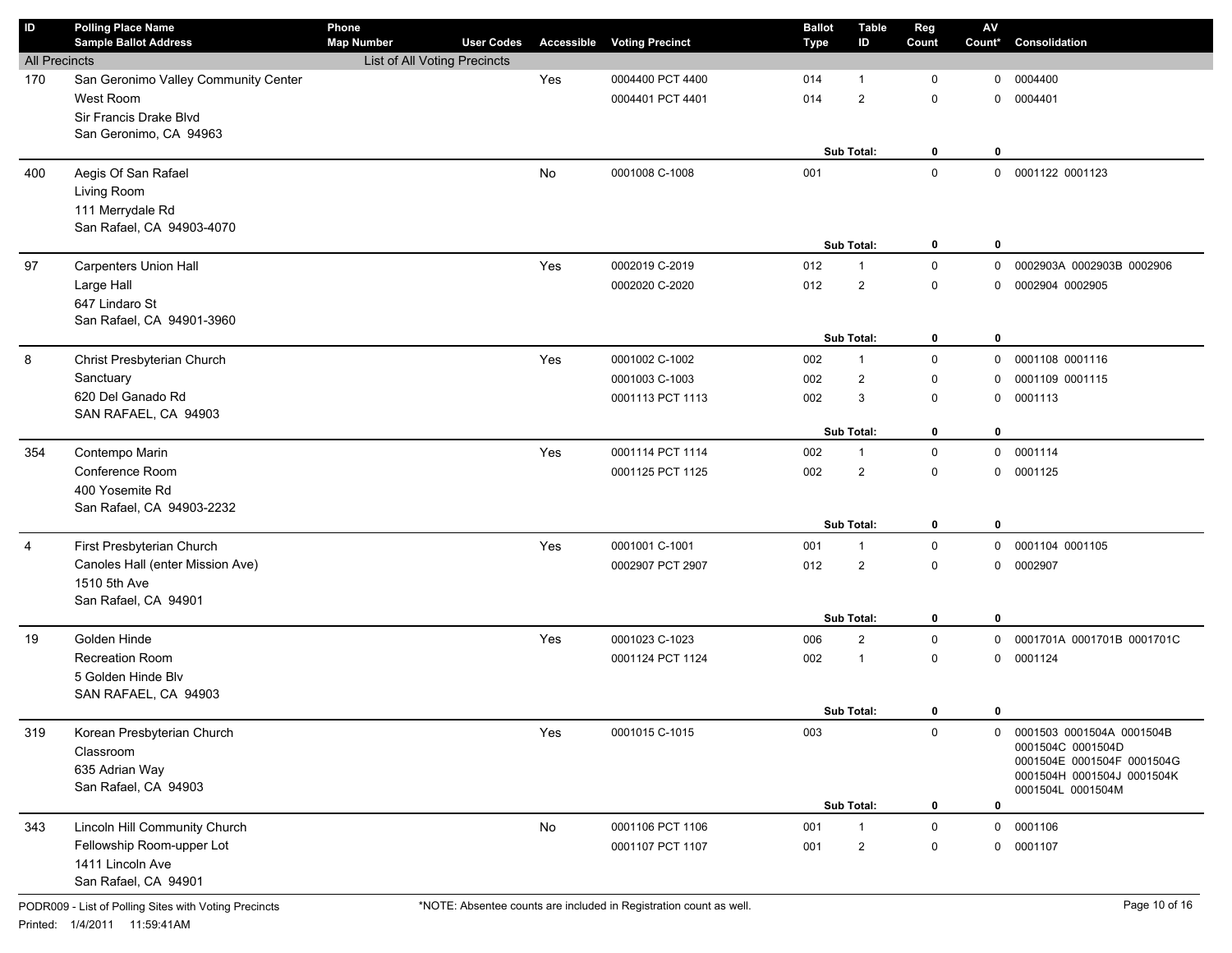| $\sf ID$             | <b>Polling Place Name</b><br><b>Sample Ballot Address</b> | Phone<br><b>Map Number</b>   | <b>User Codes</b> |        | <b>Accessible Voting Precinct</b> | <b>Ballot</b><br>Type | <b>Table</b><br>ID | Reg<br>Count | AV<br>Count* | Consolidation             |
|----------------------|-----------------------------------------------------------|------------------------------|-------------------|--------|-----------------------------------|-----------------------|--------------------|--------------|--------------|---------------------------|
| <b>All Precincts</b> |                                                           | List of All Voting Precincts |                   |        |                                   |                       |                    |              |              |                           |
|                      |                                                           |                              |                   |        |                                   |                       | Sub Total:         | $\mathbf 0$  | $\mathbf 0$  |                           |
| 355                  | Lucas Valley Community Center                             |                              |                   | No     | 0001020 C-1020                    | 005                   | $\overline{2}$     | $\mathbf 0$  | $\mathsf 0$  | 0001605A                  |
|                      | Community Room                                            |                              |                   |        | 0001021 C-1021                    | 004                   | 3                  | $\mathbf 0$  | $\mathbf 0$  | 0001605B                  |
|                      | 1201 Idylberry Rd                                         |                              |                   |        | 0001604 PCT 1604                  | 005                   | $\mathbf{1}$       | $\mathbf 0$  | 0            | 0001604                   |
|                      | SAN RAFAEL, CA 94903                                      |                              |                   |        |                                   |                       |                    |              |              |                           |
|                      |                                                           |                              |                   |        |                                   |                       | Sub Total:         | $\mathbf 0$  | $\mathbf 0$  |                           |
| 332                  | Marin Ballet Board Room                                   |                              |                   | No     | 0001010 C-1010                    | 001                   |                    | $\pmb{0}$    |              | 0 0001202 0001203         |
|                      | Off Grand To Belle/Elm                                    |                              |                   |        |                                   |                       |                    |              |              |                           |
|                      | 100 Elm St                                                |                              |                   |        |                                   |                       |                    |              |              |                           |
|                      | SAN RAFAEL, CA 94901                                      |                              |                   |        |                                   |                       | Sub Total:         | 0            | $\mathbf 0$  |                           |
| 20                   | Marin County Office Of Education                          |                              |                   | Yes    | 0001007 C-1007                    | 002                   | $\mathbf{1}$       | $\mathbf 0$  | $\mathbf 0$  | 0001117 0001118           |
|                      | <b>Community Room</b>                                     |                              |                   |        | 0001121 PCT 1121                  | 002                   | $\overline{2}$     | $\mathbf 0$  | 0            | 0001121                   |
|                      | 1111 Las Gallinas Ave                                     |                              |                   |        |                                   |                       |                    |              |              |                           |
|                      | San Rafael, CA 94903                                      |                              |                   |        |                                   |                       |                    |              |              |                           |
|                      |                                                           |                              |                   |        |                                   |                       | Sub Total:         | 0            | 0            |                           |
| 41                   | Marinwood Community Center                                |                              |                   | Yes    | 0001017 C-1017                    | 004                   | $\mathbf{1}$       | $\mathbf 0$  | 0            | 0001600 0001607C          |
|                      | <b>Reception Hall</b>                                     |                              |                   |        | 0001018 C-1018                    | 004                   | $\overline{2}$     | $\mathbf 0$  | 0            | 0001601 0001603           |
|                      | 775 Miller Creek Rd                                       |                              |                   |        | 0001019 C-1019                    | 004                   | 3                  | $\mathbf 0$  | 0            | 0001602 0001606           |
|                      | San Rafael, CA 94903                                      |                              |                   |        |                                   |                       |                    |              |              |                           |
|                      |                                                           |                              |                   |        |                                   |                       | Sub Total:         | 0            | 0            |                           |
| 383                  | Methodist Church Of San Rafael                            |                              |                   | Yes    | 0001100 PCT 1100                  | 001                   | $\mathbf{1}$       | $\mathbf 0$  |              | 0 0001100                 |
|                      | Fireside Room                                             |                              |                   |        | 0001101 PCT 1101                  | 001                   | $\overline{2}$     | $\mathsf 0$  | 0            | 0001101                   |
|                      | 199 Greenfield Avenue                                     |                              |                   |        | 0002002 C-2002                    | 008                   | 3                  | $\mathsf 0$  | 0            | 0002200 0002203           |
|                      | San Rafael, CA 94901                                      |                              |                   |        |                                   |                       | Sub Total:         | $\bf{0}$     | $\bf{0}$     |                           |
|                      |                                                           |                              |                   |        |                                   |                       |                    | $\mathbf 0$  |              |                           |
| 16                   | Nazareth House                                            |                              |                   | Yes    | 0001004 C-1004                    | 002                   |                    |              |              | 0 0001111 0001119 0001120 |
|                      | Front Lobby<br>245 Nova Albion Way                        |                              |                   |        |                                   |                       |                    |              |              |                           |
|                      | SAN RAFAEL, CA 94903                                      |                              |                   |        |                                   |                       |                    |              |              |                           |
|                      |                                                           |                              |                   |        |                                   |                       | Sub Total:         | 0            | $\mathbf{0}$ |                           |
| 181                  | <b>Pickleweed Community Center</b>                        |                              |                   | Yes    | 0004600 PCT 4600                  | 012                   | $\mathbf{1}$       | $\pmb{0}$    | $\mathsf{O}$ | 0004600                   |
|                      | Classroom 4 & 5                                           |                              |                   |        | 0004601 PCT 4601                  | 012                   | $\overline{c}$     | $\mathbf 0$  | $\mathbf 0$  | 0004601                   |
|                      | 50 Canal St                                               |                              |                   |        |                                   |                       |                    |              |              |                           |
|                      | SAN RAFAEL, CA 94901                                      |                              |                   |        |                                   |                       |                    |              |              |                           |
|                      |                                                           |                              |                   |        |                                   |                       | Sub Total:         | 0            | 0            |                           |
| 3                    | Rotary Manor                                              |                              |                   | Usable | 0001102 PCT 1102                  | 001                   | $\mathbf{1}$       | $\pmb{0}$    | 0            | 0001102                   |
|                      | <b>Recreation Room</b>                                    |                              |                   |        | 0001103 PCT 1103                  | 001                   | $\overline{2}$     | $\mathbf 0$  |              | 0 0001103                 |
|                      | 1821 Fifth Ave                                            |                              |                   |        |                                   |                       |                    |              |              |                           |
|                      | San Rafael, CA 94901                                      |                              |                   |        |                                   |                       |                    |              |              |                           |
|                      |                                                           |                              |                   |        |                                   |                       | Sub Total:         | 0            | $\mathbf 0$  |                           |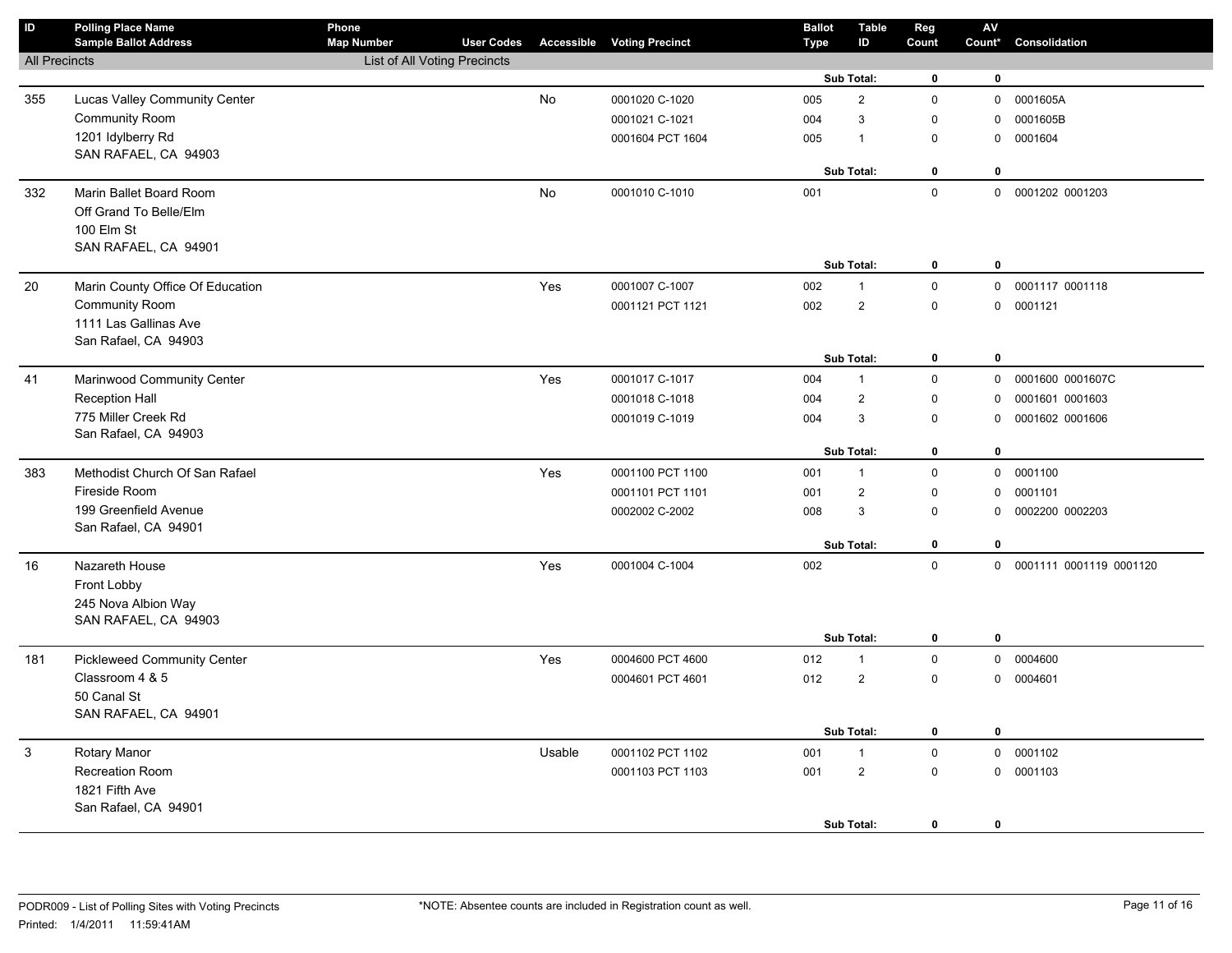| ID                   | <b>Polling Place Name</b><br><b>Sample Ballot Address</b> | Phone<br><b>Map Number</b>   | <b>User Codes</b> | <b>Accessible</b> | <b>Voting Precinct</b> | <b>Ballot</b> | <b>Table</b><br>ID | Reg<br>Count        | ${\sf AV}$<br>Count* | Consolidation             |
|----------------------|-----------------------------------------------------------|------------------------------|-------------------|-------------------|------------------------|---------------|--------------------|---------------------|----------------------|---------------------------|
| <b>All Precincts</b> |                                                           | List of All Voting Precincts |                   |                   |                        | <b>Type</b>   |                    |                     |                      |                           |
| 359                  | San Rafael Community Center                               |                              |                   | Yes               | 0002017 C-2017         | 012           | $\mathbf 1$        | $\mathbf 0$         | 0                    | 0002902A                  |
|                      | Lounge                                                    |                              |                   |                   | 0002908 PCT 2908       | 012           | $\overline{2}$     | $\mathbf 0$         | 0                    | 0002908                   |
|                      | 618 B St                                                  |                              |                   |                   |                        |               |                    |                     |                      |                           |
|                      | SAN RAFAEL, CA 94901                                      |                              |                   |                   |                        |               |                    |                     |                      |                           |
|                      |                                                           |                              |                   |                   |                        |               | Sub Total:         | 0                   | $\mathbf 0$          |                           |
| 33                   | San Rafael Fire Sta #2                                    |                              |                   | Usable            | 0001009 C-1009         | 001           |                    | $\mathsf 0$         |                      | 0 0001201 0001212         |
|                      | Apparatus Floor                                           |                              |                   |                   |                        |               |                    |                     |                      |                           |
|                      | 210 3rd St                                                |                              |                   |                   |                        |               |                    |                     |                      |                           |
|                      | San Rafael, CA 94901                                      |                              |                   |                   |                        |               |                    |                     |                      |                           |
|                      |                                                           |                              |                   |                   |                        |               | Sub Total:         | 0                   | $\mathbf 0$          |                           |
| 381                  | San Rafael Fire Station #5                                |                              |                   | Usable            | 0001013 C-1013         | 001           | 3                  | $\mathsf 0$         | 0                    | 0001208 0001209           |
|                      | Apparatus Floor                                           |                              |                   |                   | 0001210 PCT 1210       | 001           | $\mathbf{1}$       | $\mathbf 0$         | 0                    | 0001210                   |
|                      | 955 Point San Pedro Rd                                    |                              |                   |                   | 0001211 PCT 1211       | 001           | $\overline{c}$     | $\mathbf 0$         | 0                    | 0001211                   |
|                      | San Rafael, CA 94901                                      |                              |                   |                   |                        |               |                    |                     |                      |                           |
|                      |                                                           |                              |                   |                   |                        |               | Sub Total:         | 0                   | $\mathbf 0$          |                           |
| 28                   | St Luke Presbyterian Church                               |                              |                   | No                | 0001012 C-1012         | 001           | $\mathbf{1}$       | $\mathsf 0$         | 0                    | 0001206 0001207           |
|                      | Bayview Room                                              |                              |                   |                   | 0001024 C-1024         | 003           | $\overline{2}$     | $\mathsf 0$         | 0                    | 0001800 0001801B 0001801D |
|                      | 10 Bayview Dr                                             |                              |                   |                   |                        |               |                    |                     |                      |                           |
|                      | SAN RAFAEL, CA 94901                                      |                              |                   |                   |                        |               |                    |                     |                      |                           |
|                      |                                                           |                              |                   |                   |                        |               | Sub Total:         | $\mathbf 0$         | $\mathbf 0$          |                           |
| 26                   | <b>Trinity Community Church</b>                           |                              |                   | Yes               | 0001011 C-1011         | 001           |                    | $\mathbf 0$         |                      | 0 0001204 0001205         |
|                      | Lobby                                                     |                              |                   |                   |                        |               |                    |                     |                      |                           |
|                      | 1675 Grand Ave                                            |                              |                   |                   |                        |               |                    |                     |                      |                           |
|                      | SAN RAFAEL, CA 94901                                      |                              |                   |                   |                        |               | Sub Total:         | 0                   | $\mathbf 0$          |                           |
|                      |                                                           |                              |                   |                   |                        |               |                    |                     |                      |                           |
| 35                   | Venetia Oaks                                              |                              |                   | Usable            | 0001014 C-1014         | 003           | $\mathbf{1}$       | $\mathsf 0$         | 0                    | 0001501 0001502           |
|                      | Recreation Room                                           |                              |                   |                   | 0001500 PCT 1500       | 003           | $\overline{2}$     | $\mathbf 0$         | 0                    | 0001500                   |
|                      | 263 N San Pedro Rd<br>San Rafael, CA 94903                |                              |                   |                   |                        |               |                    |                     |                      |                           |
|                      |                                                           |                              |                   |                   |                        |               | Sub Total:         | 0                   | $\mathbf 0$          |                           |
| 9                    | Villa Marin                                               |                              |                   | Usable            | 0001110 PCT 1110       | 002           |                    | $\mathsf 0$         |                      | 0 0001110                 |
|                      | Card Room                                                 |                              |                   |                   |                        |               |                    |                     |                      |                           |
|                      | 100 Thorndale Dr                                          |                              |                   |                   |                        |               |                    |                     |                      |                           |
|                      | SAN RAFAEL, CA 94903                                      |                              |                   |                   |                        |               |                    |                     |                      |                           |
|                      |                                                           |                              |                   |                   |                        |               | Sub Total:         | $\mathbf{0}$        | 0                    |                           |
| 387                  | Sausalito City Hall                                       |                              |                   | Usable            | 0003105 PCT 3105       | 015           | $\overline{1}$     | 0                   |                      | 0 0003105                 |
|                      | <b>Council Chambers</b>                                   |                              |                   |                   | 0003106 PCT 3106       | 015           | 2                  | $\mathbf 0$         | 0                    | 0003106                   |
|                      | 420 Litho Street                                          |                              |                   |                   | 0003107 PCT 3107       | 015           | 3                  | 0                   | 0                    | 0003107                   |
|                      | SAUSALITO, CA 94965                                       |                              |                   |                   |                        |               |                    |                     |                      |                           |
|                      |                                                           |                              |                   |                   |                        |               | Sub Total:         | 0                   | 0                    |                           |
| 100                  | Sausalito Women's Club                                    |                              |                   | No                | 0003001 C-3001         | 015           |                    | $\mathsf{O}\xspace$ |                      | 0 0003100 0003101         |
|                      | Main Hall                                                 |                              |                   |                   |                        |               |                    |                     |                      |                           |
|                      | 120 Central Ave                                           |                              |                   |                   |                        |               |                    |                     |                      |                           |
|                      | Sausalito, CA 94965                                       |                              |                   |                   |                        |               |                    |                     |                      |                           |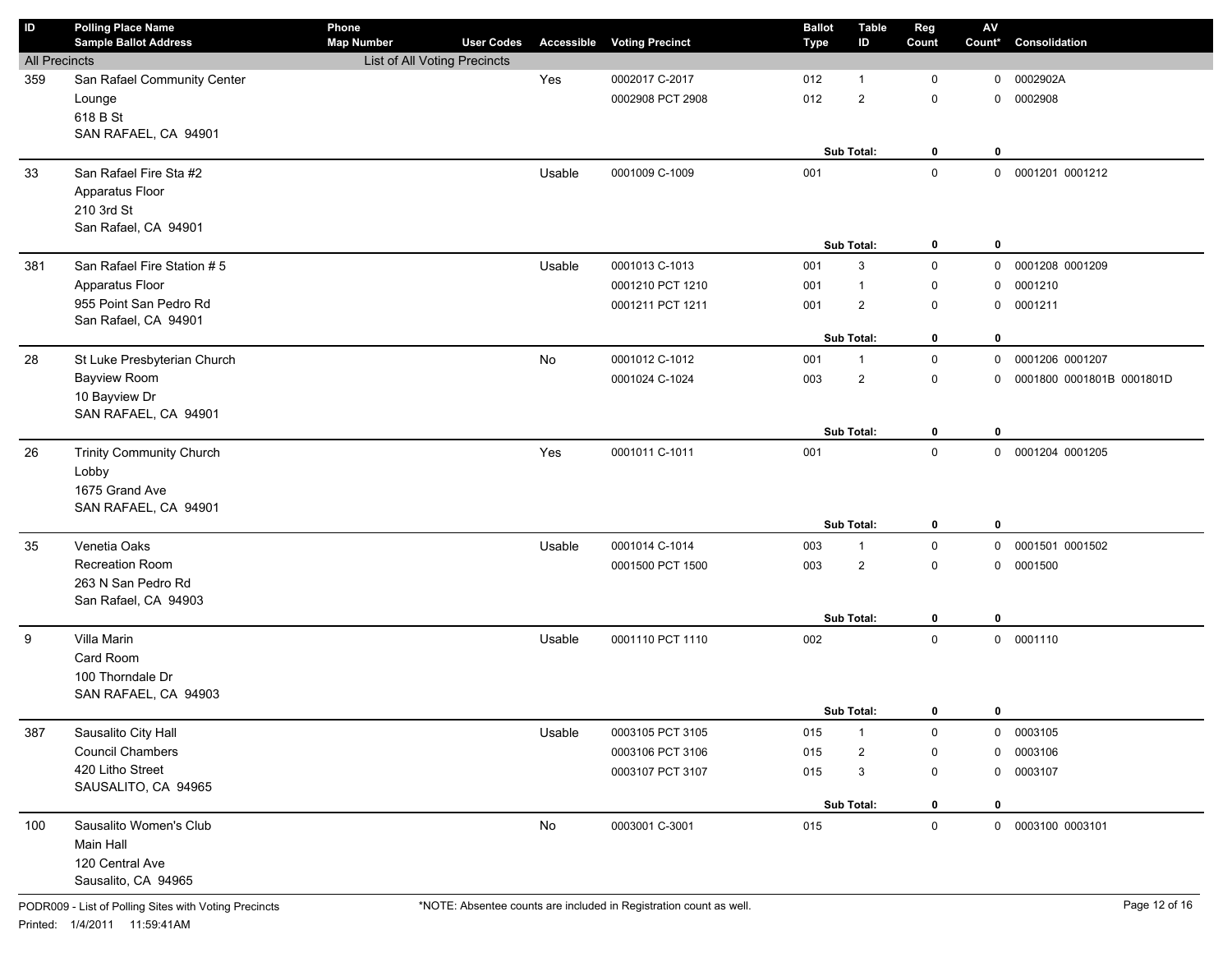| $\overline{D}$       | <b>Polling Place Name</b><br><b>Sample Ballot Address</b> | Phone<br><b>Map Number</b>   | <b>User Codes</b> |        | <b>Accessible Voting Precinct</b> | <b>Ballot</b><br>Type | <b>Table</b><br>ID | Reg<br>Count        | ${\sf AV}$<br>Count* | Consolidation              |
|----------------------|-----------------------------------------------------------|------------------------------|-------------------|--------|-----------------------------------|-----------------------|--------------------|---------------------|----------------------|----------------------------|
| <b>All Precincts</b> |                                                           | List of All Voting Precincts |                   |        |                                   |                       |                    |                     |                      |                            |
|                      |                                                           |                              |                   |        |                                   |                       | Sub Total:         | $\mathbf 0$         | 0                    |                            |
| 101                  | Star Of Sea Catholic Church                               |                              |                   | Usable | 0003002 C-3002                    | 015                   | $\mathbf{1}$       | $\mathbf 0$         | 0                    | 0003102 0003103            |
|                      | Parish Hall                                               |                              |                   |        | 0003104 PCT 3104                  | 015                   | $\overline{c}$     | $\mathbf 0$         | 0                    | 0003104                    |
|                      | 180 Harrison Ave                                          |                              |                   |        |                                   |                       |                    |                     |                      |                            |
|                      | SAUSALITO, CA 94965                                       |                              |                   |        |                                   |                       |                    |                     |                      |                            |
|                      |                                                           |                              |                   |        |                                   |                       | Sub Total:         | $\pmb{0}$           | $\bf{0}$             |                            |
| 168                  | Stinson Beach Community Center                            |                              |                   | Yes    | 0004011 C-4011                    | 018                   |                    | $\mathsf{O}\xspace$ | $\mathsf{O}$         | 0004305B 0004305C 0004305E |
|                      | Board Room                                                |                              |                   |        |                                   |                       |                    |                     |                      |                            |
|                      | 30 Belvedere                                              |                              |                   |        |                                   |                       |                    |                     |                      |                            |
|                      | STINSON BEACH, CA 94970                                   |                              |                   |        |                                   |                       | Sub Total:         | 0                   | $\mathbf 0$          |                            |
| 129                  | <b>Bel Aire School</b>                                    |                              |                   | Usable | 0003307 PCT 3307                  | 016                   |                    | $\mathbf 0$         | $\mathbf 0$          | 0003307                    |
|                      | <b>Staff Developement Center</b>                          |                              |                   |        |                                   |                       |                    |                     |                      |                            |
|                      | 277 Karen Way                                             |                              |                   |        |                                   |                       |                    |                     |                      |                            |
|                      | TIBURON, CA 94920                                         |                              |                   |        |                                   |                       |                    |                     |                      |                            |
|                      |                                                           |                              |                   |        |                                   |                       | Sub Total:         | $\mathbf 0$         | 0                    |                            |
| 124                  | Del Mar School                                            |                              |                   | Yes    | 0003302 PCT 3302                  | 016                   |                    | $\mathbf 0$         |                      | 0 0003302                  |
|                      | P. E. Classroom                                           | Christine/ofc                |                   |        |                                   |                       |                    |                     |                      |                            |
|                      | 105 Avenida Miraflores                                    |                              |                   |        |                                   |                       |                    |                     |                      |                            |
|                      | Tiburon, CA 94920                                         |                              |                   |        |                                   |                       |                    |                     |                      |                            |
|                      |                                                           |                              |                   |        |                                   |                       | Sub Total:         | 0                   | 0                    |                            |
| 123                  | Shepherd Of Hills Lutheran Church                         |                              |                   | Yes    | 0003017 C-3017                    | 014                   | 1                  | $\pmb{0}$           | $\mathsf{O}$         | 0003800 0003801            |
|                      | Narthex                                                   |                              |                   |        | 0003301 PCT 3301                  | 016                   | $\overline{2}$     | $\mathsf{O}\xspace$ | $\mathbf 0$          | 0003301                    |
|                      | 9 Shepherd Way                                            |                              |                   |        |                                   |                       |                    |                     |                      |                            |
|                      | TIBURON, CA 94920                                         |                              |                   |        |                                   |                       | Sub Total:         | $\bf{0}$            | $\mathbf 0$          |                            |
|                      | <b>Tiburon Baptist Church</b>                             |                              |                   |        | 0003015 C-3015                    | 014                   | 1                  | $\mathbf 0$         | $\mathbf 0$          | 0003704A 0003704B 0003704C |
| 122                  | Conference Room                                           |                              |                   | Yes    |                                   |                       |                    |                     |                      | 0003704D 0003704E 0003704F |
|                      | 445 Greenwood Beach Rd                                    |                              |                   |        | 0003303 PCT 3303                  | 016                   | $\overline{c}$     | $\mathsf{O}\xspace$ |                      | 0 0003303                  |
|                      | TIBURON, CA 94920                                         |                              |                   |        |                                   |                       |                    |                     |                      |                            |
|                      |                                                           |                              |                   |        |                                   |                       | Sub Total:         | 0                   | $\bf{0}$             |                            |
| 335                  | <b>Tiburon Town Hall</b>                                  |                              |                   | Yes    | 0003304 PCT 3304                  | 016                   | $\mathbf{1}$       | $\mathsf{O}\xspace$ | 0                    | 0003304                    |
|                      | <b>Council Chambers</b>                                   |                              |                   |        | 0003305 PCT 3305                  | 016                   | $\overline{c}$     | $\mathsf 0$         | 0                    | 0003305                    |
|                      | 1505 Tiburon Blvd                                         |                              |                   |        | 0003306 PCT 3306                  | 016                   | 3                  | $\mathbf 0$         | $\mathbf 0$          | 0003306                    |
|                      | Tiburon, CA 94920                                         |                              |                   |        |                                   |                       |                    |                     |                      |                            |
|                      |                                                           |                              |                   |        |                                   |                       | Sub Total:         | 0                   | $\mathbf 0$          |                            |
| 156                  | <b>Tomales Fire Station</b>                               |                              |                   | Yes    | 0004101 PCT 4101                  | 014                   |                    | $\pmb{0}$           | $\mathsf{O}$         | 0004101                    |
|                      | Engine Room                                               |                              |                   |        |                                   |                       |                    |                     |                      |                            |
|                      | 599 Dillon Beach Rd                                       |                              |                   |        |                                   |                       |                    |                     |                      |                            |
|                      | Tomales, CA 94971                                         |                              |                   |        |                                   |                       |                    |                     |                      |                            |
|                      |                                                           |                              |                   |        |                                   |                       | Sub Total:         | $\mathbf 0$         | 0                    |                            |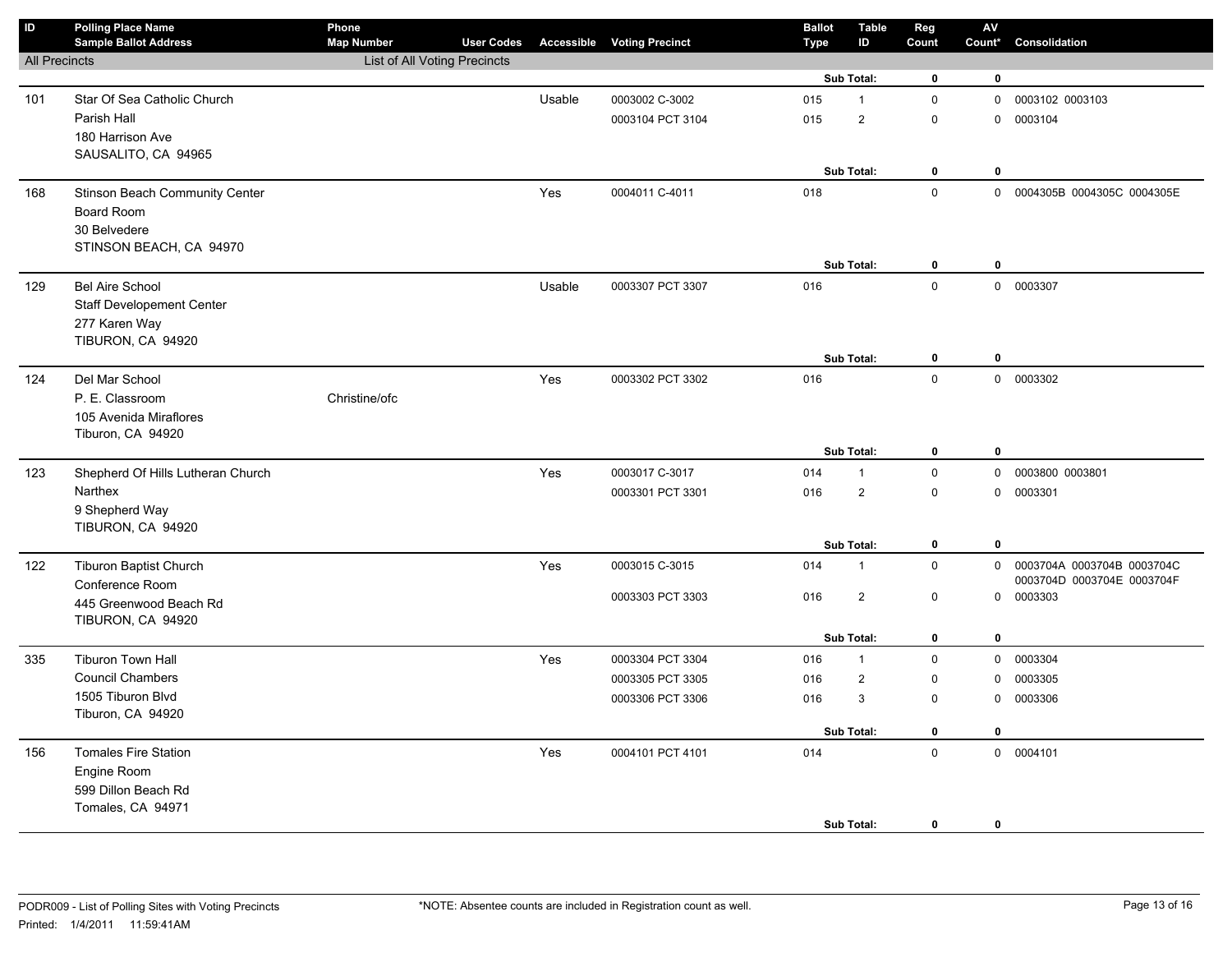| <b>IID</b>           | Polling Place Name<br><b>Sample Ballot Address</b> | Phone<br><b>Map Number</b>   | <b>User Codes</b> |     | <b>Accessible Voting Precinct</b> | <b>Ballot</b><br>Type | Table<br>ID | Reg<br>Count | AV. | Count* Consolidation |
|----------------------|----------------------------------------------------|------------------------------|-------------------|-----|-----------------------------------|-----------------------|-------------|--------------|-----|----------------------|
| <b>All Precincts</b> |                                                    | List of All Voting Precincts |                   |     |                                   |                       |             |              |     |                      |
| 172                  | Woodacre Improvement Club                          |                              |                   | Yes | 0004402 PCT 4402                  | 014                   |             | 0            |     | 0004402              |
|                      | Large Room                                         |                              |                   |     | 0004403 PCT 4403                  | 014                   |             | 0            |     | 0004403              |
|                      | 1 Garden Way                                       |                              |                   |     |                                   |                       |             |              |     |                      |
|                      | WOODACRE, CA 94973                                 |                              |                   |     |                                   |                       |             |              |     |                      |
|                      |                                                    |                              |                   |     |                                   |                       | Sub Total:  | 0            | 0   |                      |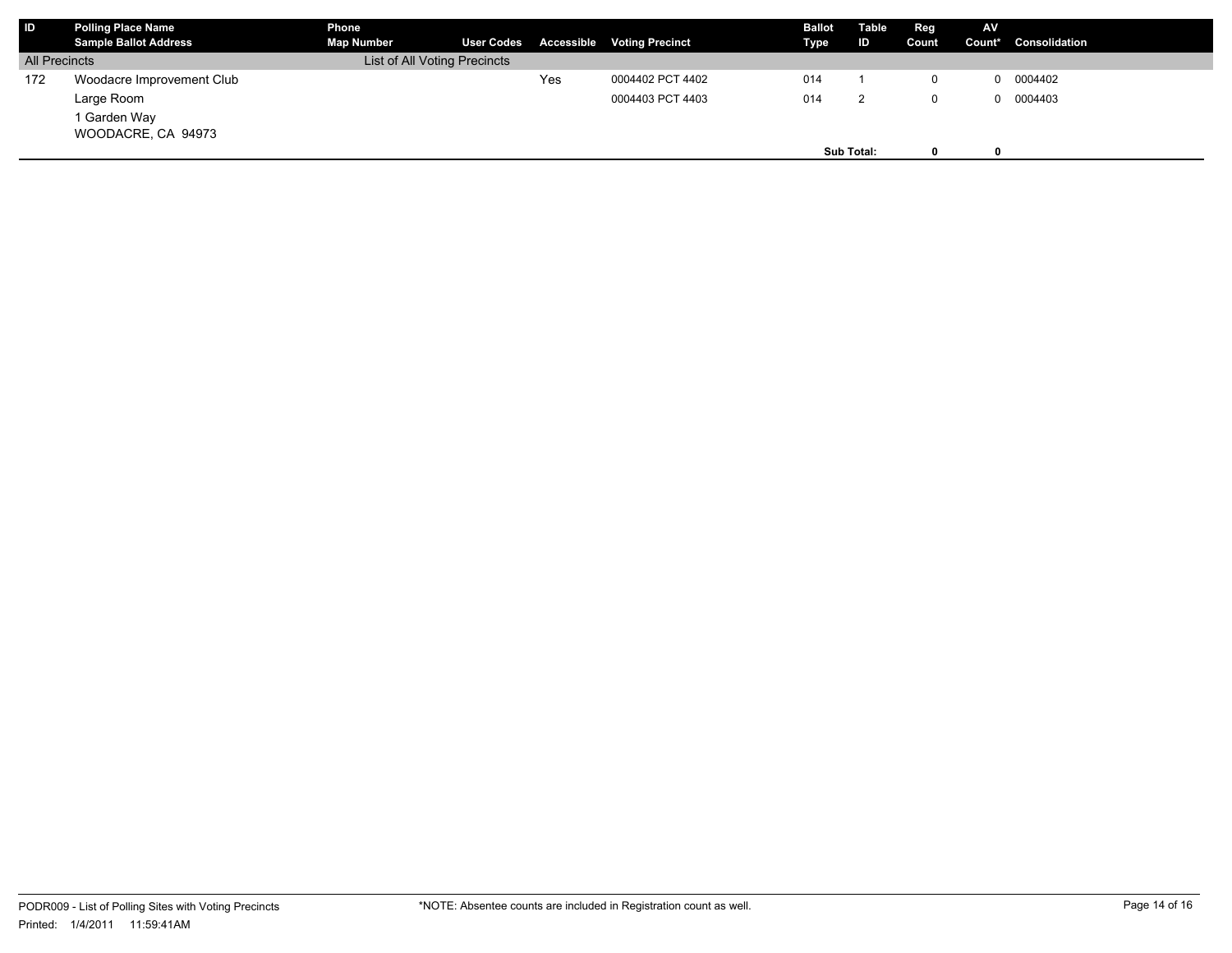| <b>ID</b>                      | <b>Polling Place Name</b><br><b>Sample Ballot Address</b> | <b>Phone</b><br><b>Map Number</b> |  |  | User Codes Accessible Voting Precinct | <b>Ballot</b> Table<br>Type | ID | Reg<br>Count | <b>AV</b> | Count* Consolidation |
|--------------------------------|-----------------------------------------------------------|-----------------------------------|--|--|---------------------------------------|-----------------------------|----|--------------|-----------|----------------------|
| Total Selected Poll Sites: 109 |                                                           |                                   |  |  |                                       | <b>Grand Total:</b>         |    |              |           |                      |
|                                | <b>Total Selected Voting Precincts: 182</b>               |                                   |  |  |                                       |                             |    |              |           |                      |

**Total Unassigned Voting Precincts: 3**